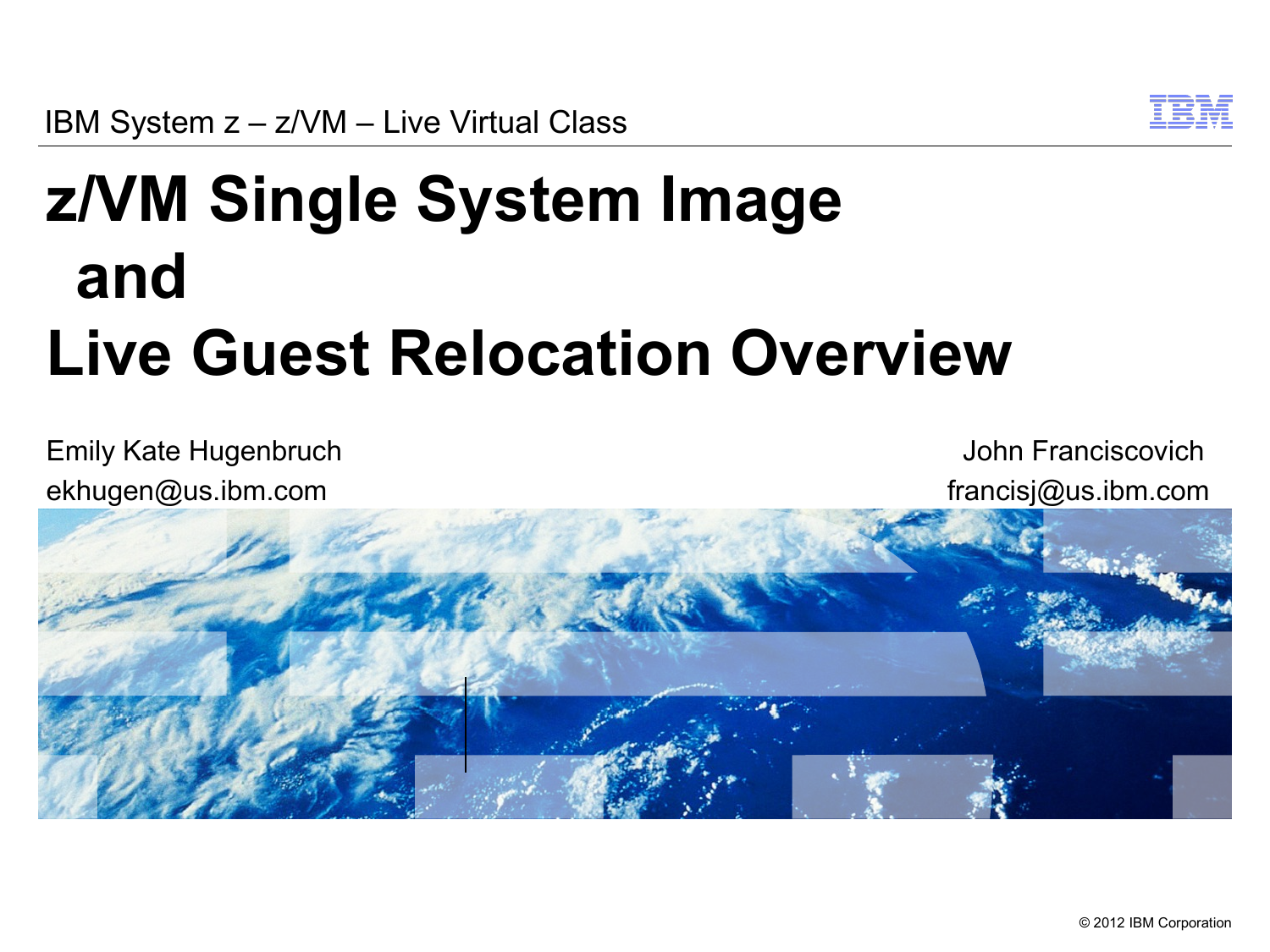

#### **Trademarks**

**The following are trademarks of the International Business Machines Corporation in the United States, other countries, or both.**

z/VM® z10™ z/Architecture® zEnterprise™ System z196 System z114

Not all common law marks used by IBM are listed on this page. Failure of a mark to appear does not mean that IBM does not use the mark nor does it mean that the product is not actively marketed or is not significant within its relevant market.

Those trademarks followed by ® are registered trademarks of IBM in the United States; all others are trademarks or common law marks of IBM in the United States.

#### For a complete list of IBM Trademarks, see www.ibm.com/legal/copytrade.shtml:

#### **The following are trademarks or registered trademarks of other companies.**

Adobe, the Adobe logo, PostScript, and the PostScript logo are either registered trademarks or trademarks of Adobe Systems Incorporated in the United States, and/or other countries. Cell Broadband Engine is a trademark of Sony Computer Entertainment, Inc. in the United States, other countries, or both and is used under license therefrom.

Java and all Java-based trademarks are trademarks of Sun Microsystems, Inc. in the United States, other countries, or both.

Microsoft, Windows, Windows NT, and the Windows logo are trademarks of Microsoft Corporation in the United States, other countries, or both.

Intel, Intel logo, Intel Inside, Intel Inside logo, Intel Centrino, Intel Centrino logo, Celeron, Intel Xeon, Intel SpeedStep, Itanium, and Pentium are trademarks or registered trademarks of Intel Corporation or its subsidiaries in the United States and other countries.

UNIX is a registered trademark of The Open Group in the United States and other countries.

Linux is a registered trademark of Linus Torvalds in the United States, other countries, or both.

ITIL is a registered trademark, and a registered community trademark of the Office of Government Commerce, and is registered in the U.S. Patent and Trademark Office.

IT Infrastructure Library is a registered trademark of the Central Computer and Telecommunications Agency, which is now part of the Office of Government Commerce.

\* All other products may be trademarks or registered trademarks of their respective companies.

#### **Notes**:

Performance is in Internal Throughput Rate (ITR) ratio based on measurements and projections using standard IBM benchmarks in a controlled environment. The actual throughput that any user will experience will vary depending upon considerations such as the amount of multiprogramming in the user's job stream, the I/O configuration, the storage configuration, and the workload processed. Therefore, no assurance can be given that an individual user will achieve throughput improvements equivalent to the performance ratios stated here.

IBM hardware products are manufactured from new parts, or new and serviceable used parts. Regardless, our warranty terms apply.

All customer examples cited or described in this presentation are presented as illustrations of the manner in which some customers have used IBM products and the results they may have achieved. Actual environmental costs and performance characteristics will vary depending on individual customer configurations and conditions.

This publication was produced in the United States. IBM may not offer the products, services or features discussed in this document in other countries, and the information may be subject to change without notice. Consult your local IBM business contact for information on the product or services available in your area.

All statements regarding IBM's future direction and intent are subject to change or withdrawal without notice, and represent goals and objectives only.

Information about non-IBM products is obtained from the manufacturers of those products or their published announcements. IBM has not tested those products and cannot confirm the performance, compatibility, or any other claims related to non-IBM products. Questions on the capabilities of non-IBM products should be addressed to the suppliers of those products.

Prices subject to change without notice. Contact your IBM representative or Business Partner for the most current pricing in your geography.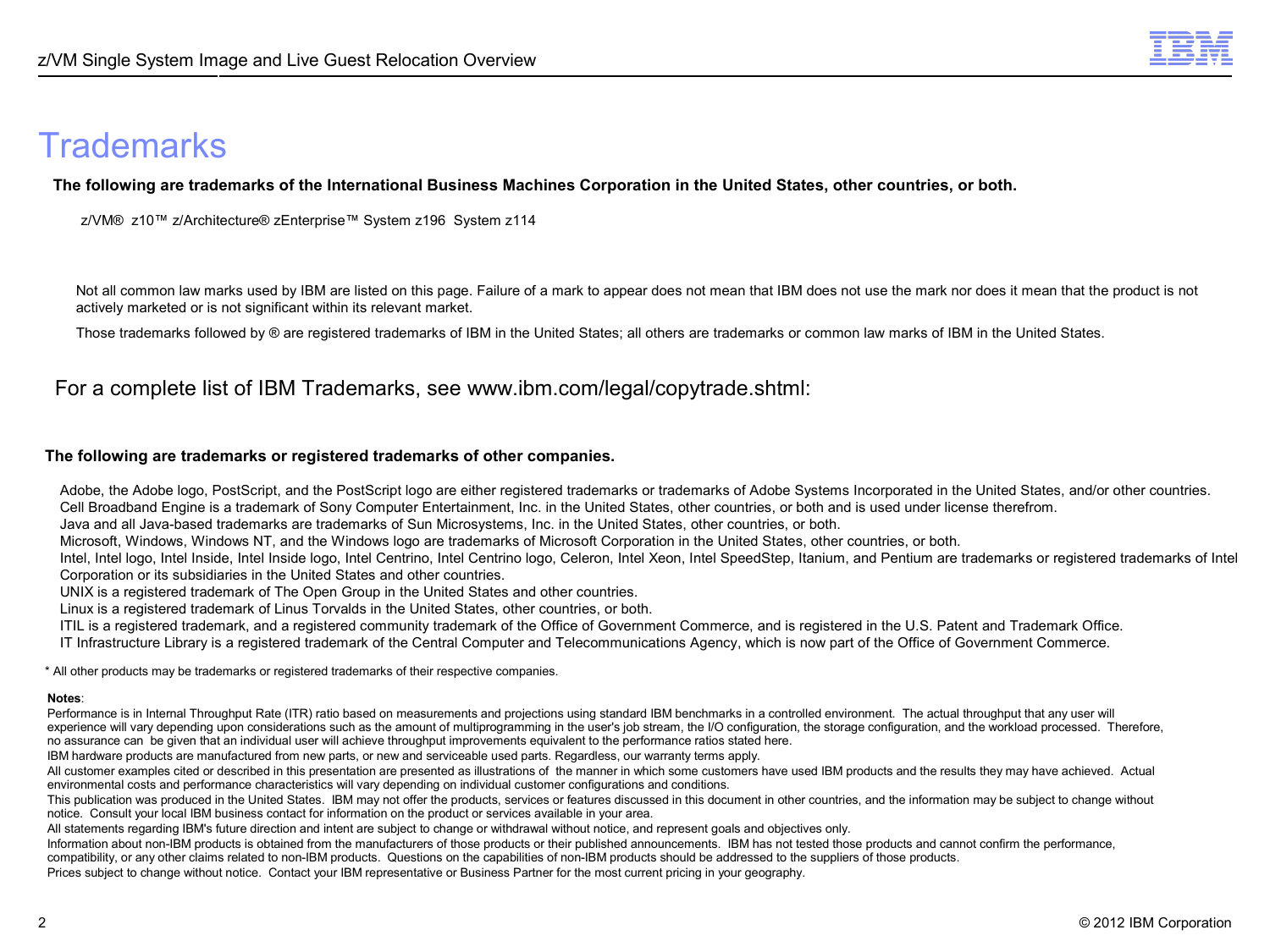#### **Disclaimer**



 The information contained in this document has not been submitted to any formal IBM test and is distributed on an "AS IS" basis without any warranty either express or implied. The use of this information or the implementation of any of these techniques is a customer responsibility and depends on the customer's ability to evaluate and integrate them into the operational environment. While each item may have been reviewed by IBM for accuracy in a specific situation, there is no guarantee that the same or similar results will be obtained elsewhere. Customers attempting to adapt these techniques to their own environments do so at their own risk.

 In this document, any references made to an IBM licensed program are not intended to state or imply that only IBM's licensed program may be used; any functionally equivalent program may be used instead.

 Any performance data contained in this document was determined in a controlled environment and, therefore, the results which may be obtained in other operating environments may vary significantly. Users of this document should verify the applicable data for their specific environments.

 All statements regarding IBM's plans, directions, and intent are subject to change or withdrawal without notice, and represent goals and objectives only. This is not a commitment to deliver the functions described herein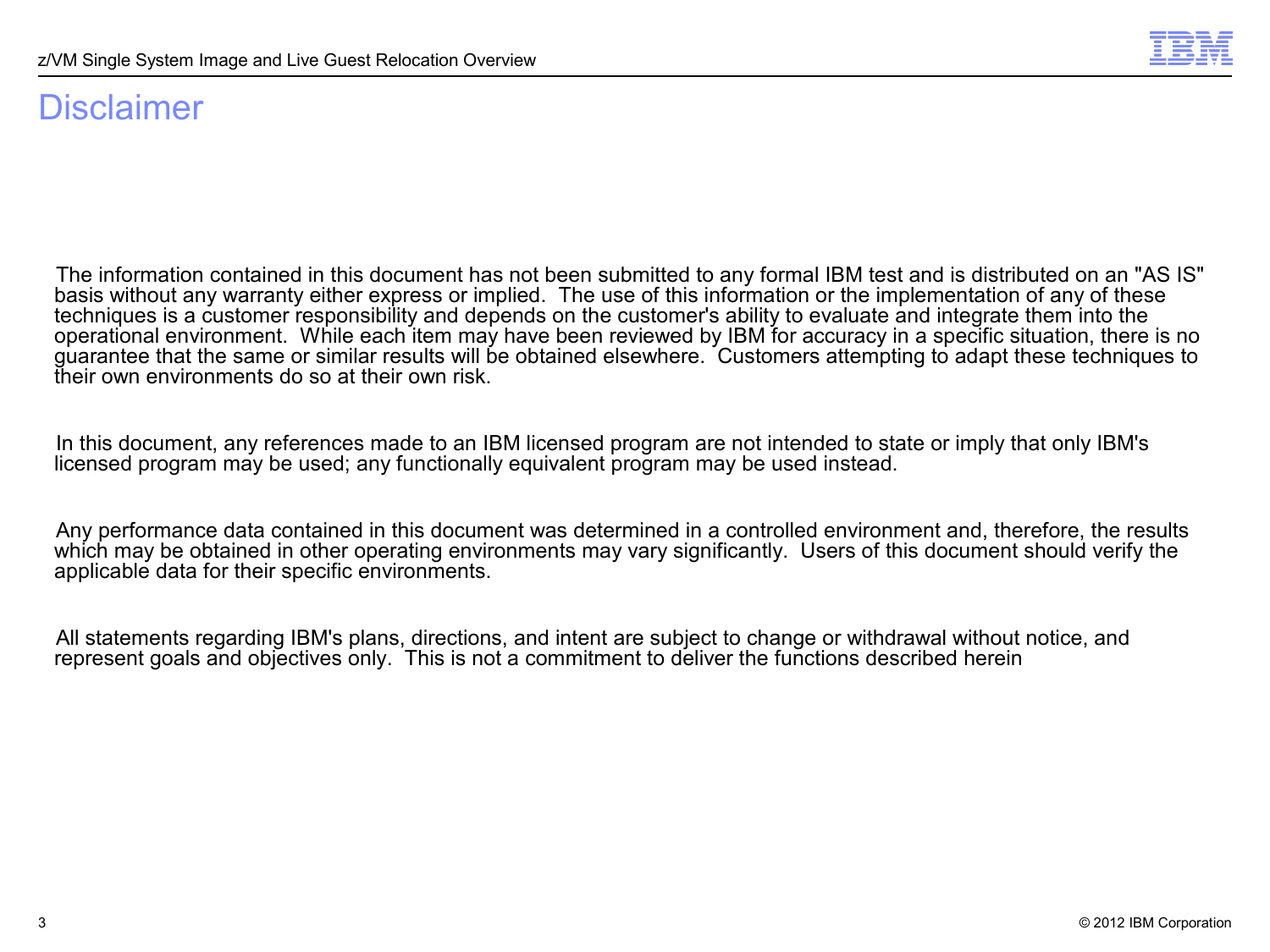#### **Topics**

- Introduction z/VM Single System Image (SSI) Clusters
- Major Attributes of a z/VM SSI Cluster
- **-Z/VM SSI Cluster Operation**
- Planning and Creating a z/VM SSI Cluster

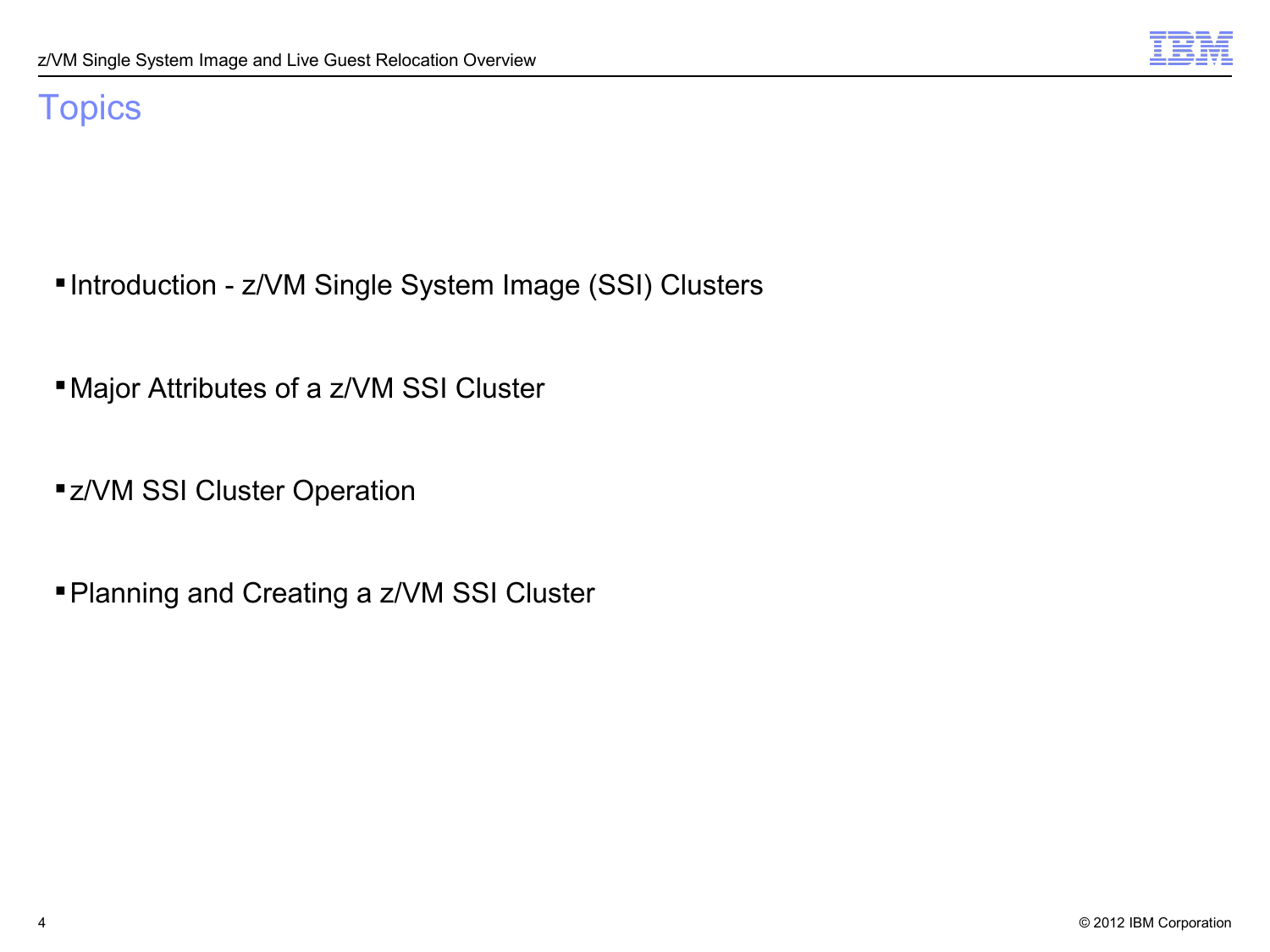

## *Introduction*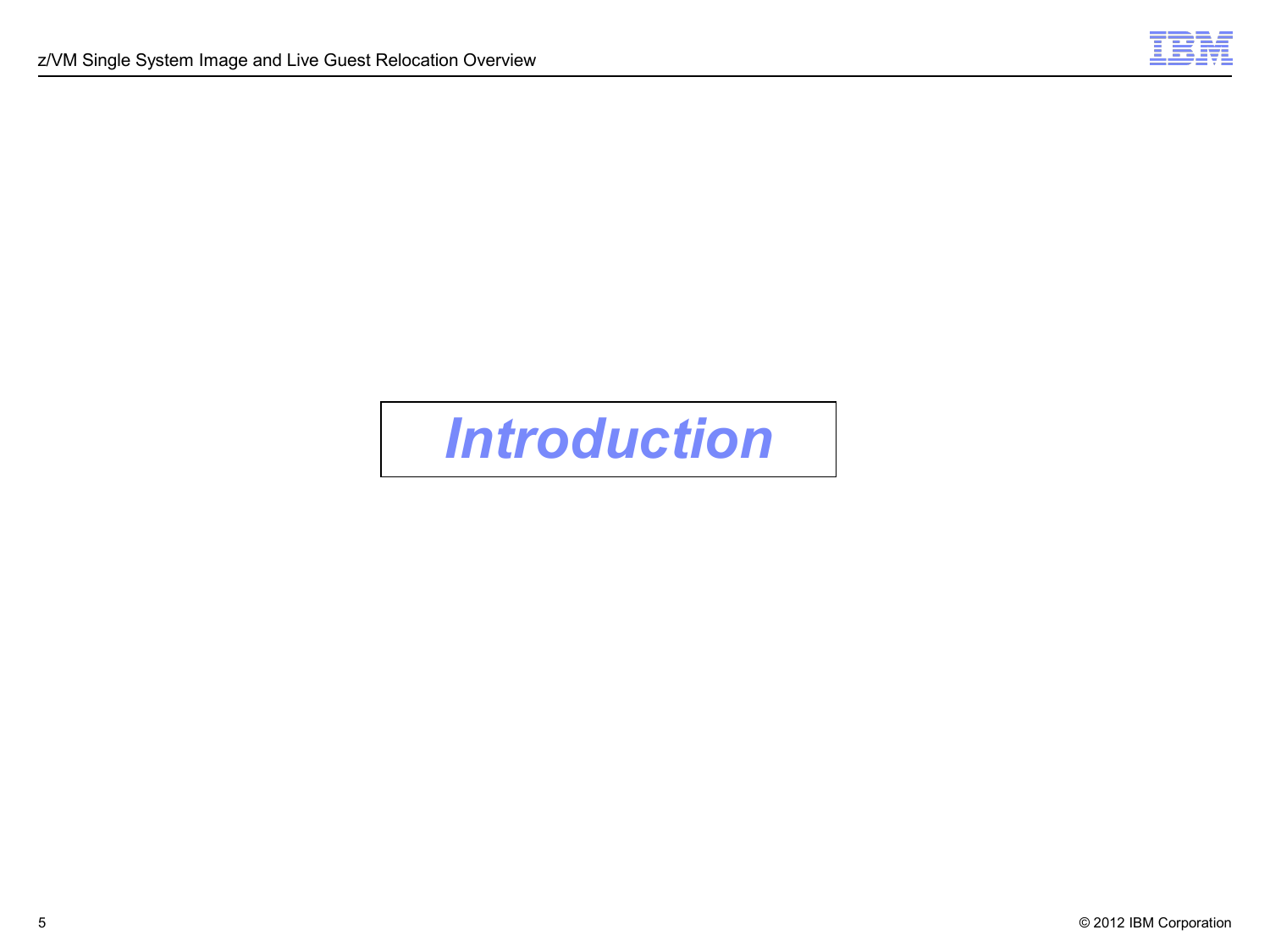

#### Multi-system Virtualization with z/VM Single System Image (SSI)

- VMSSI Feature of z/VM 6.2
- Up to 4 z/VM instances (members) in a single system image (SSI) cluster – Same or different CECs
- Provides a set of shared resources for the z/VM systems and their hosted virtual machines – Managed as a single resource pool
- *Live Guest Relocation* provides virtual server mobility
	- Move Linux virtual servers (guests) non-disruptively from one from one member of the cluster to another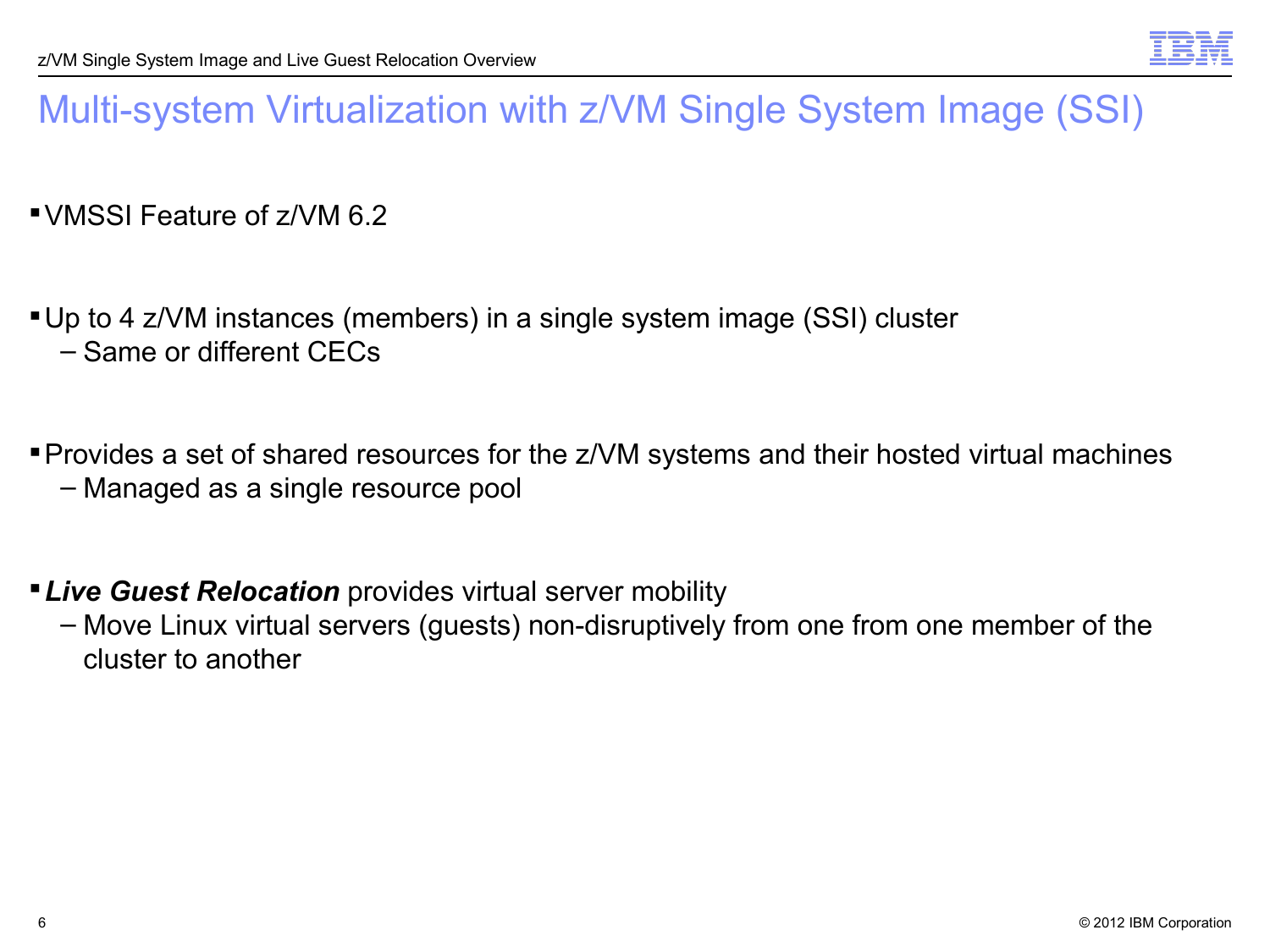

## z/VM Single System Image (SSI) Cluster

- Common resource pool accessible from all members
	- Shared disks for system and virtual server data
	- Common network access
- All members of an SSI cluster are part of the same ISFC collection
- CP validates and manages all resource and data sharing
	- Uses ISFC messages that flow across channel-to-channel connections between members
	- No virtual servers required
- **NOT** compatible with CSE (Cross System Extensions)
	- Cannot have SSI and CSE in same cluster
	- Disk sharing between an SSI cluster and a CSE cluster requires manual management of links
		- No automatic link protection or cache management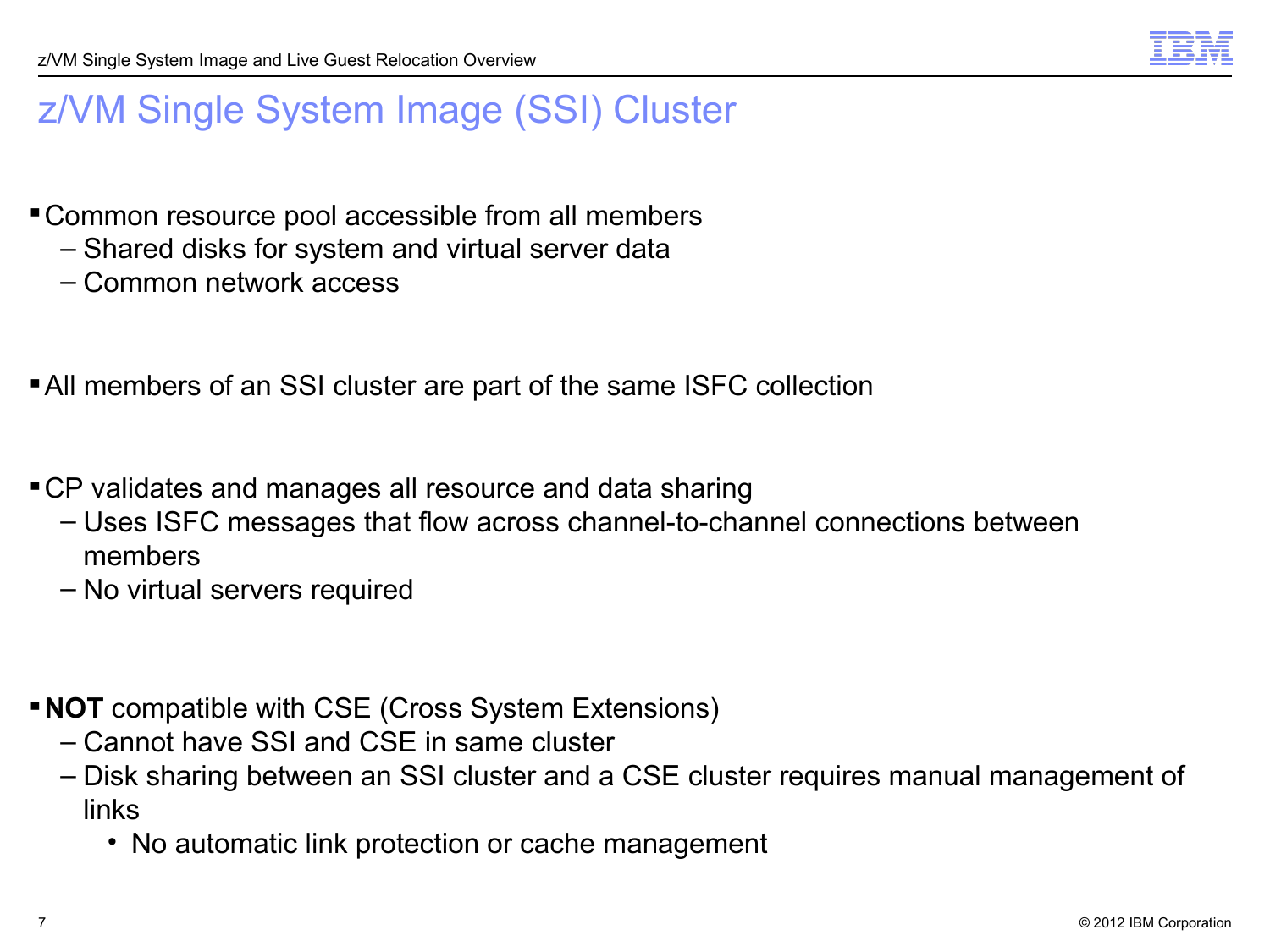

#### Benefits of a z/VM SSI Cluster

- Facilitates horizontal growth of z/VM workloads
- Reduce effect of planned outages for z/VM and hardware maintenance
	- Less disruptive to virtual server workloads
- Simplifies system management of a multi-z/VM environment
	- Concurrent installation of multiple-system cluster
	- Single maintenance stream
- Enhances workload balancing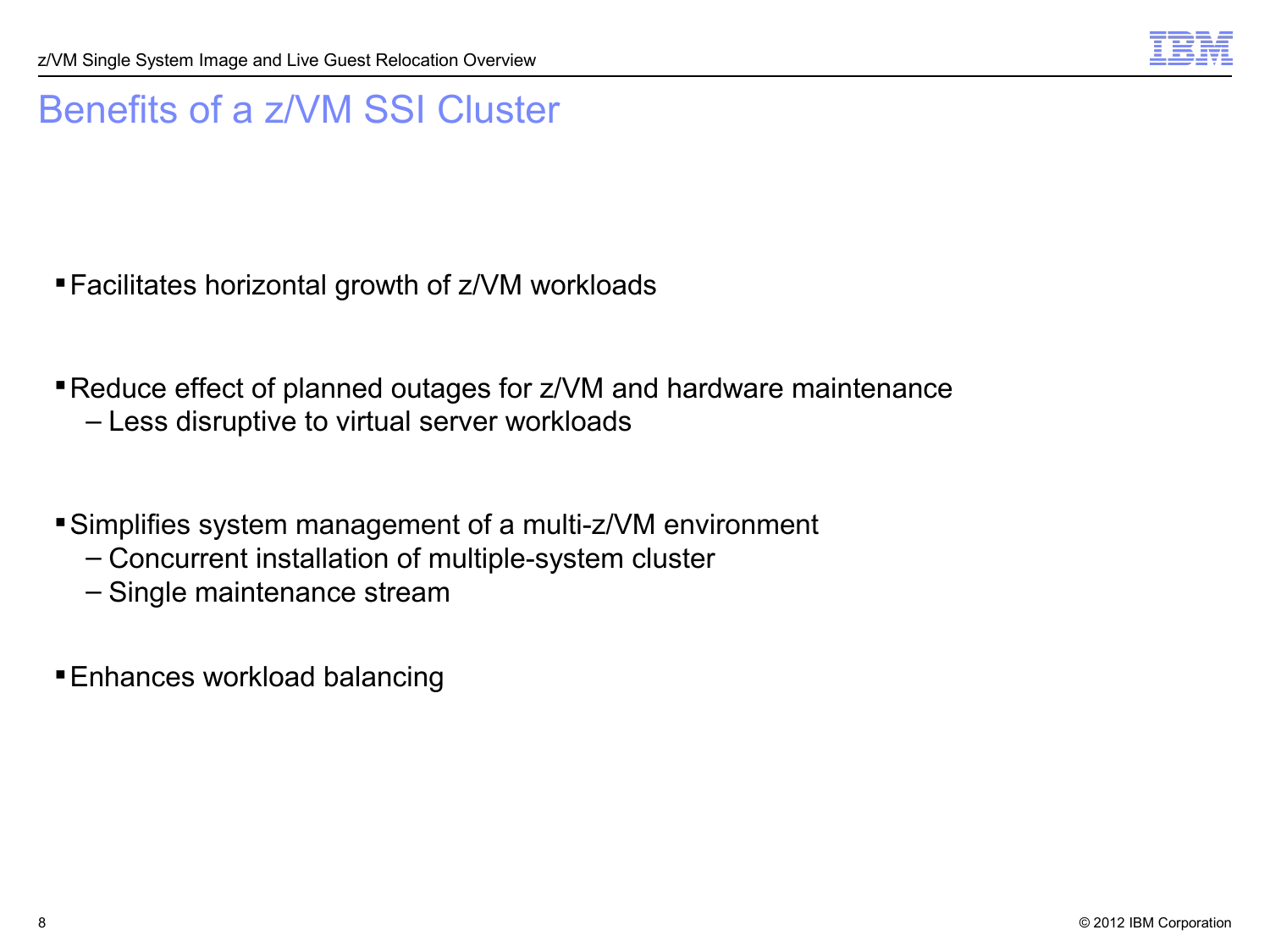

#### SSI Cluster Considerations

- Physical systems must be close enough to allow
	- FICON CTC connections
	- Shared DASD
	- Common network and disk fabric connections
- Installation to SCSI devices is not supported
	- Guests may use SCSI devices

If using RACF, the database must reside on a fullpack 3390 volume

– Single RACF database shared by all members of the cluster

**-Live Guest Relocation is only supported for Linux on System z guests**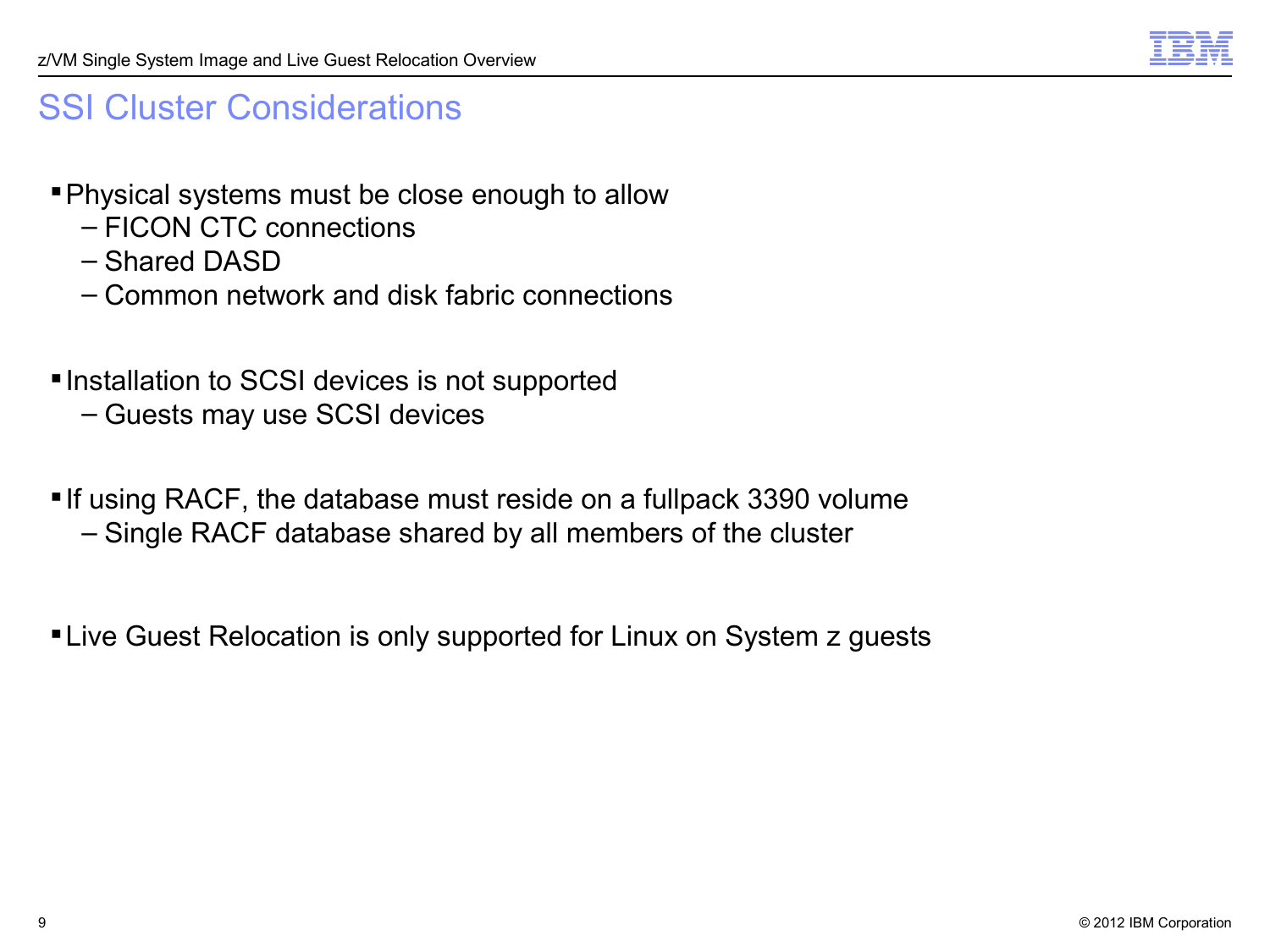

## z/VM SSI Cluster

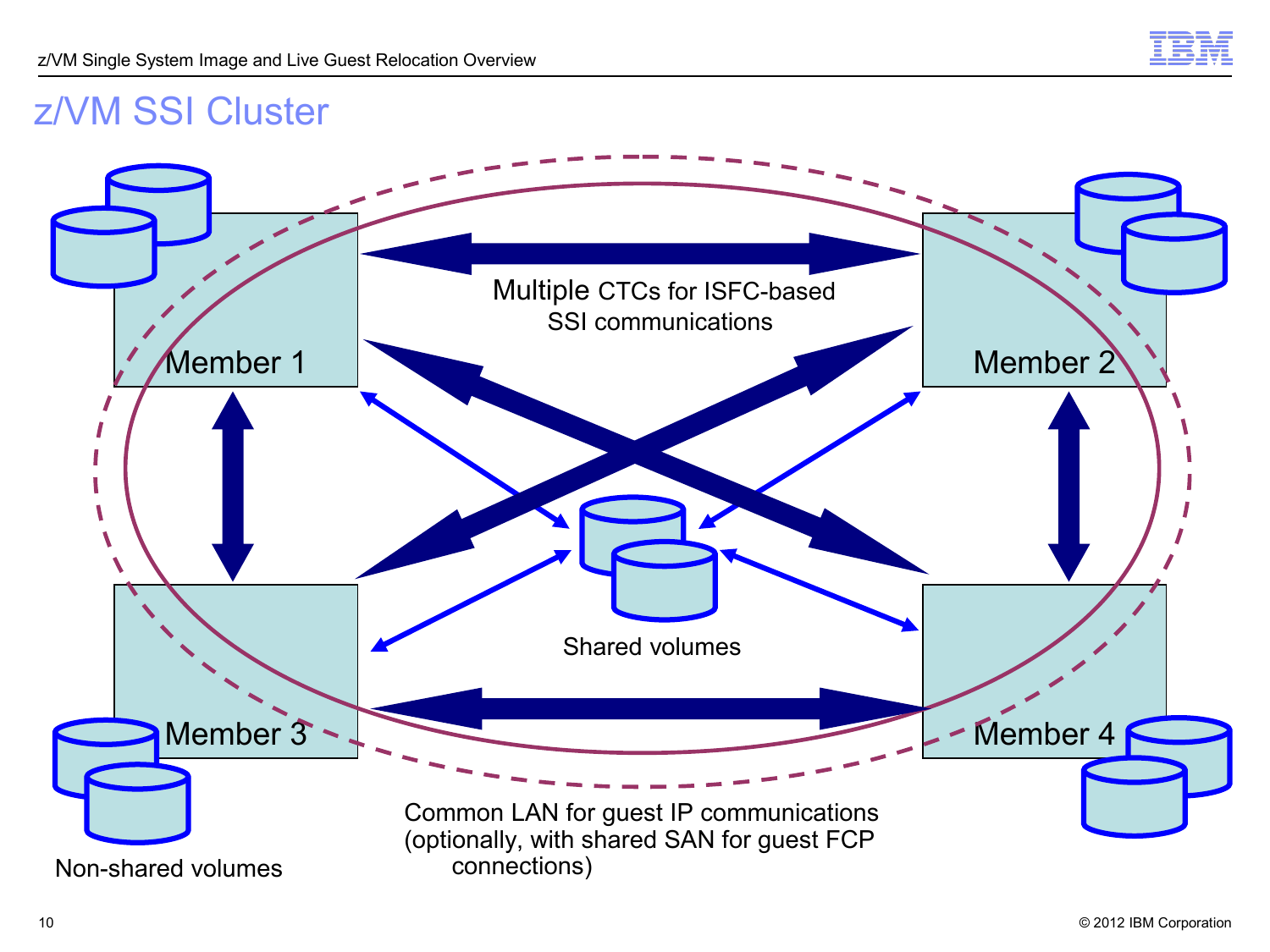

## *Major Attributes of a z/VM SSI Cluster*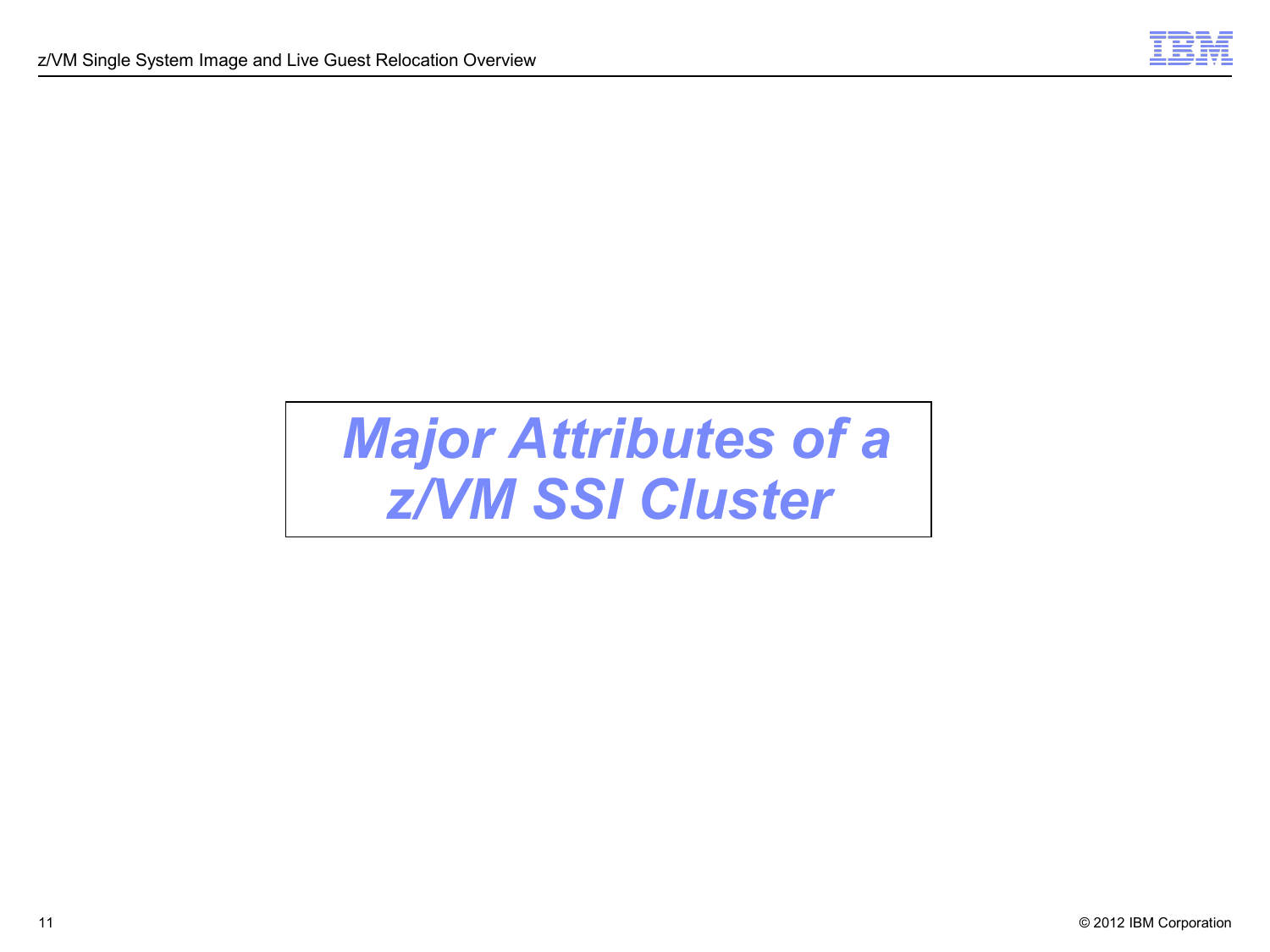

#### Multisystem Installation



- SSI cluster can be created with a single z/VM install
	- Cluster information is specified on installation panels
		- Member names
		- Volume information
		- Channel-to-channel connections for ISFC
	- Specified number of members are installed and configured as an SSI cluster
		- Shared system configuration file
		- Shared source directory
- Non-SSI single system installation also available
	- System resources defined in same way as for SSI
		- Facilitates later conversion to an SSI cluster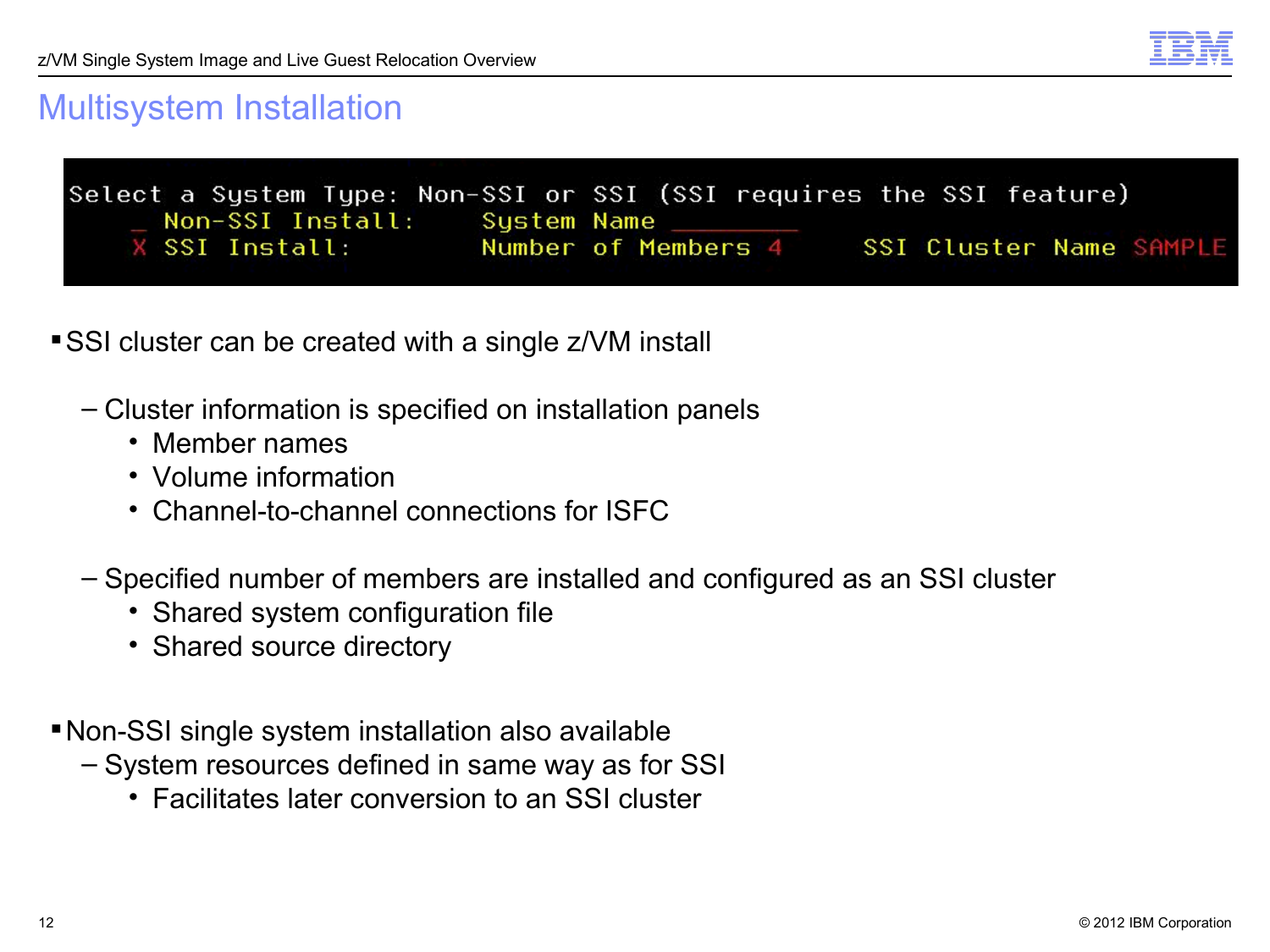

#### DASD Volumes and Minidisks

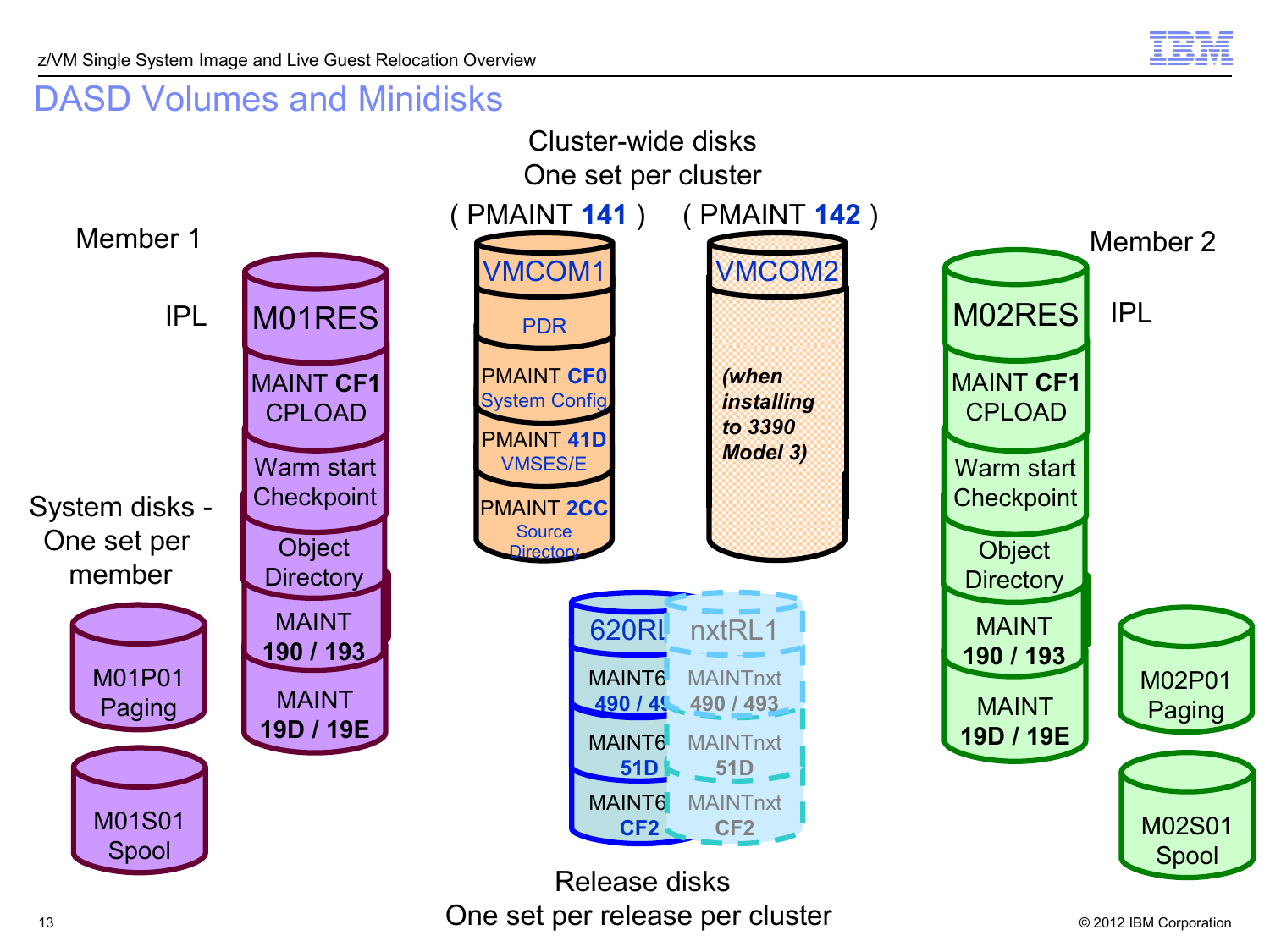## Applying Service



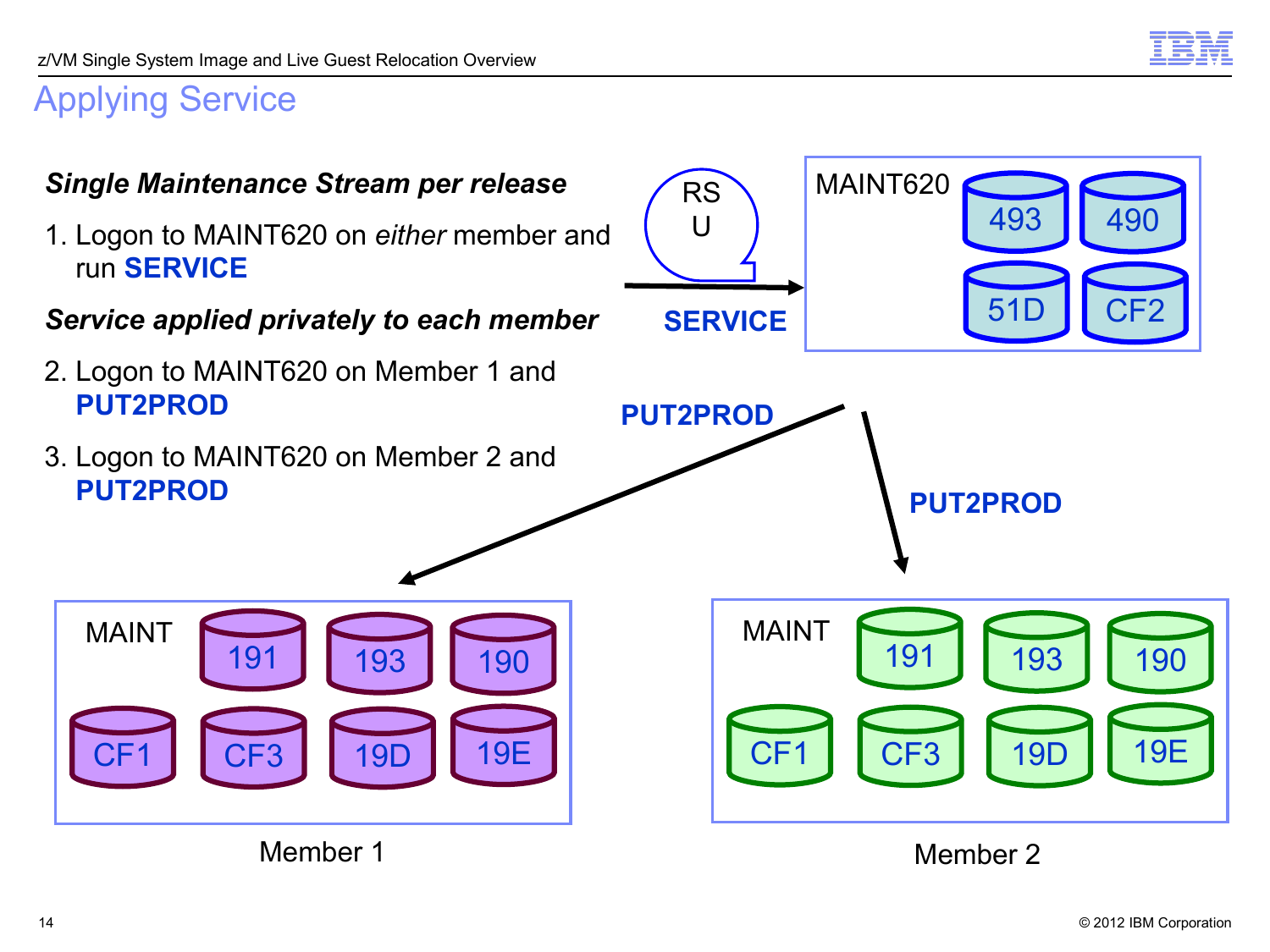

### Installation and Service is Different with z/VM 6.2 !!

- Different for both SSI and non-SSI installs
	- Install and service tasks distributed among different "maint" userids
	- Disks
		- New disk volumes
		- Owning userids and volumes of parm disks and various minidisks are changed
			- New CF0 parm disk now contains system configuration file
			- Source directory ( 2CC )
			- VMSES/E ( 41D )
			- CF2 parm disk (for applying service)
	- Directory
		- New structure and statements
	- System configuration file
		- New structure and statements
- Installation and service programs restructured
	- If you use customized programs, make sure you understand new structure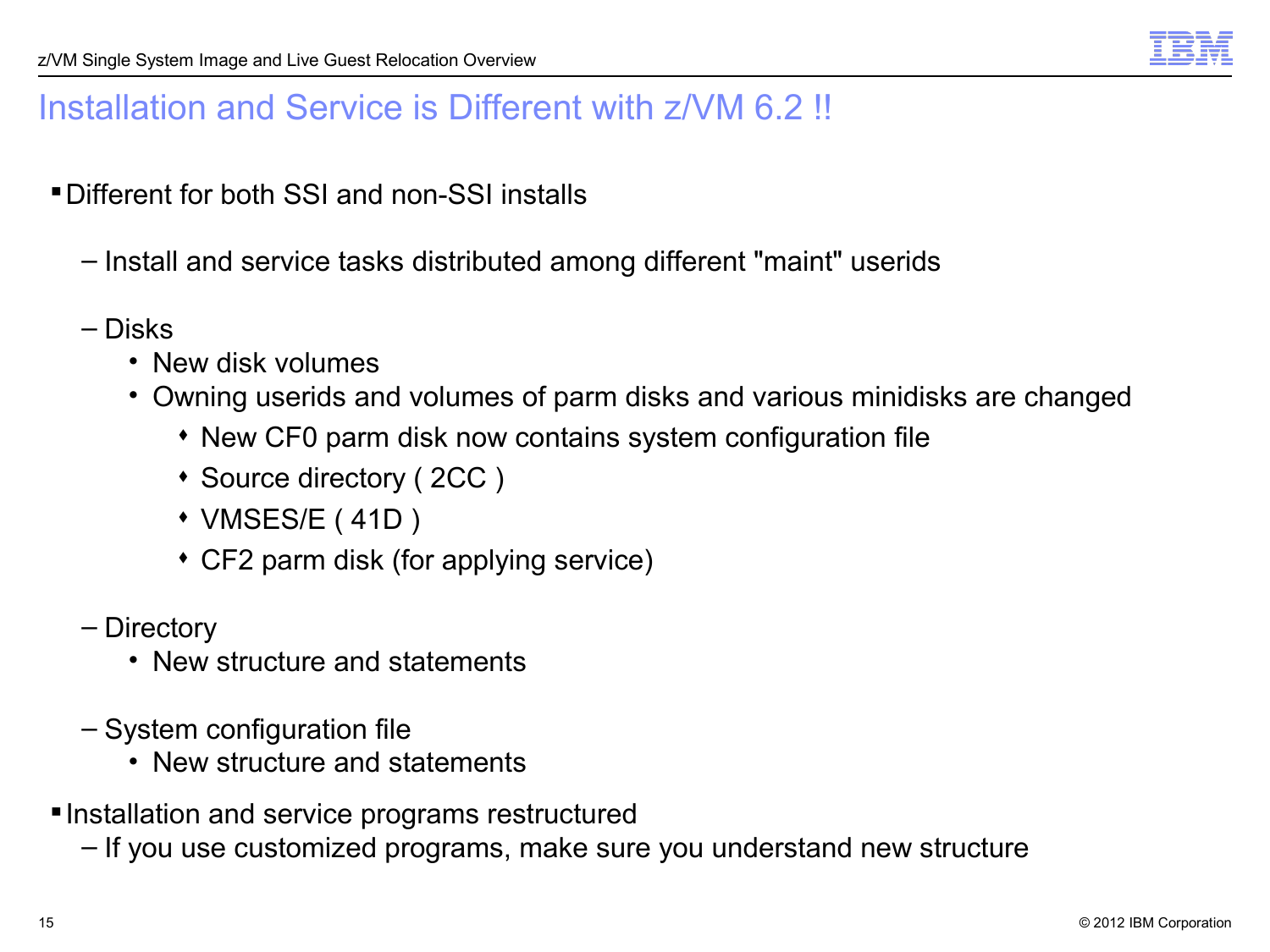

#### Shared System Configuration File

- Resides on new shared parm disk
	- PMAINT CF0
- Can include member-specific configuration statements
	- Record qualifiers
		- New BEGIN/END blocks
- Define each member's system name
	- Enhanced SYSTEM\_IDENTIFIER statement
		- LPAR name can be matched to define system name

**System\_Identifier LPAR LP1 VMSYS01**

• System name can be set to the LPAR name

**System\_Identifier LPAR \* &LPARNAME**

Define cluster configuration (cluster name and member names)

```
SSI CLUSTERA PDR_VOLUME VMCOM1,
       SLOT 1 VMSYS01, 
       SLOT 2 VMSYS02, 
       SLOT 3 VMSYS03, 
       SLOT 4 VMSYS04
```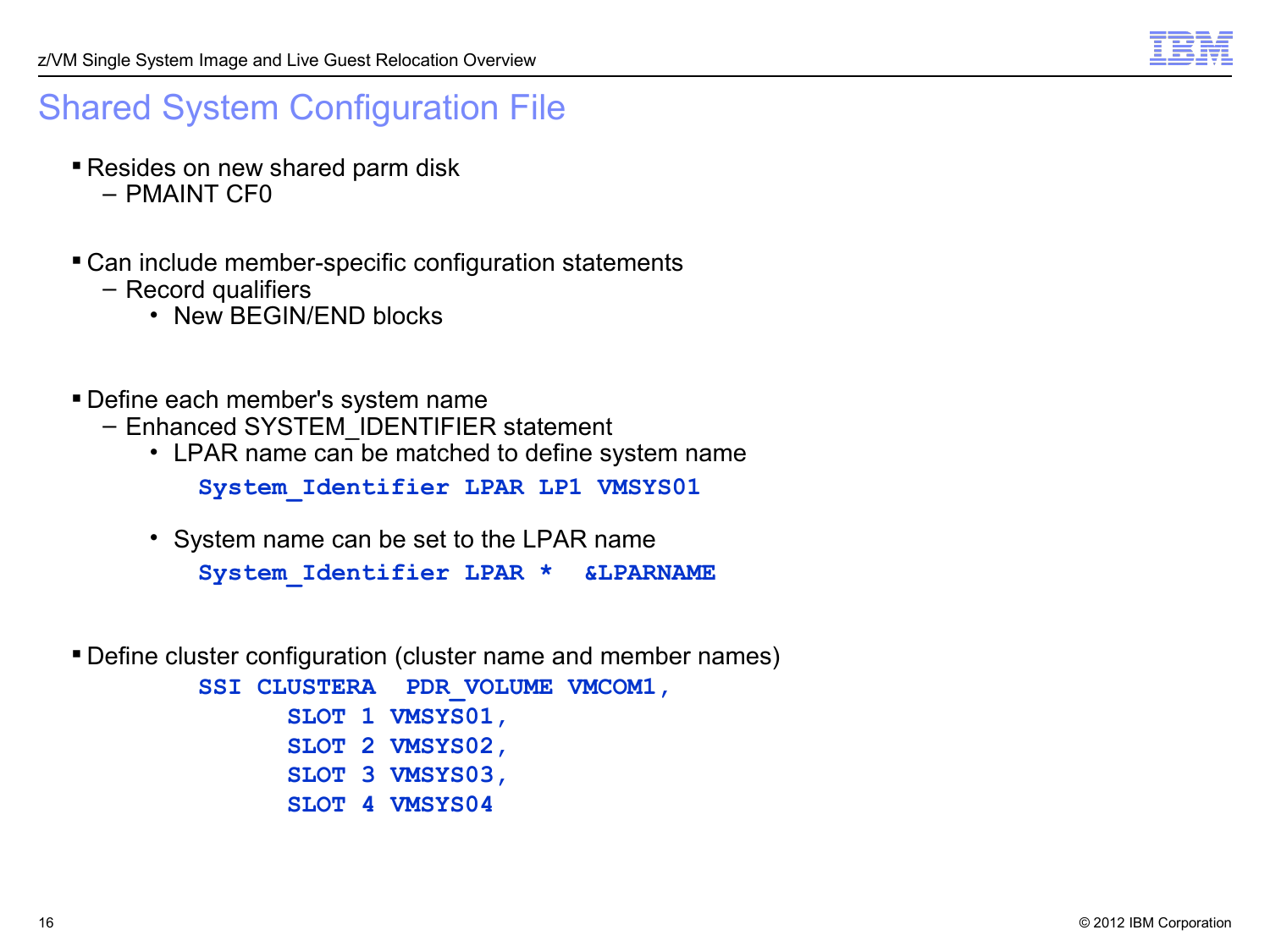

#### Shared System Configuration File…

**Identify direct ISFC links between members** – One set of statements for each member

```
VMSYS01: BEGIN 
          ACTIVATE ISLINK 912A /* Member 1 TO Member 2 */
          ACTIVATE ISLINK 913A /* Member 1 TO Member 3 */
          ACTIVATE ISLINK 914A /* Member 1 TO Member 4 */
VMSYS01: END
```
- Define CP Owned volumes
	- Shared
		- SSI common volume
		- Spool
	- Private
		- Sysres
		- Paging
		- Tdisk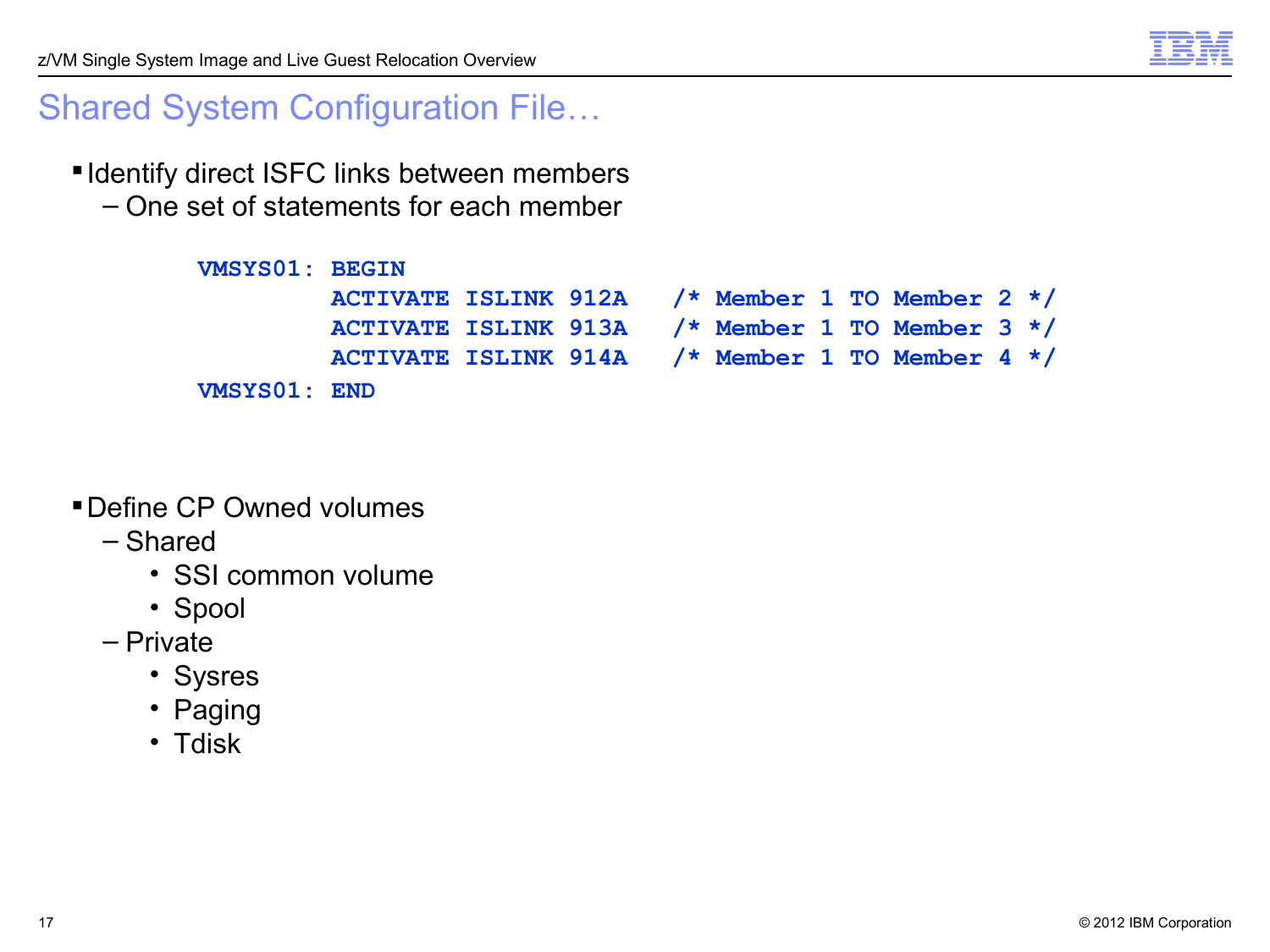

#### Shared System Configuration File – CP-Owned Volumes

```
/***********************************************************/
/* SYSRES VOLUME */
/***********************************************************/
VMSYS01: CP_Owned Slot 1 M01RES
VMSYS02: CP_Owned Slot 1 M02RES
VMSYS03: CP_Owned Slot 1 M03RES
VMSYS04: CP_Owned Slot 1 M04RES
/***********************************************************/
/* COMMON VOLUME */
/***********************************************************/
CP_Owned Slot 5 VMCOM1 
/***********************************************************/
/* DUMP & SPOOL VOLUMES */
/* Dump and spool volumes begin with slot 10 and are */
/* assigned in ascending order, without regard to the */
/* system that owns them. */
/***********************************************************/
CP_Owned Slot 10 M01S01
CP_Owned Slot 11 M02S01
CP_Owned Slot 12 M03S01
CP_Owned Slot 13 M04S01
```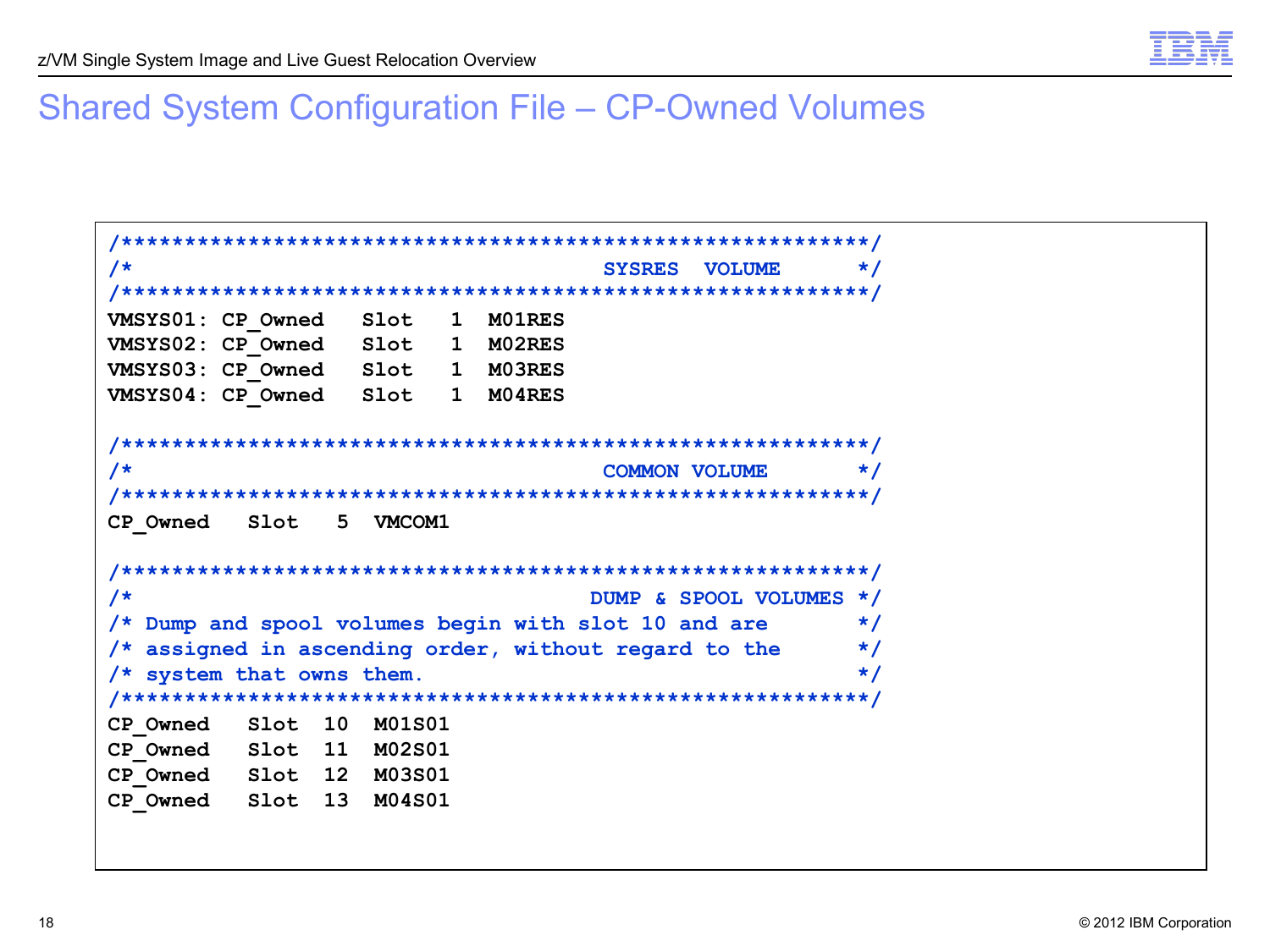

#### Shared System Configuration File – CP-Owned Volumes…

```
/***********************************************************/
/* PAGE & TDISK VOLUMES */
/* To avoid interference with spool volumes and to */
/* automatically have all unused slots defined as */ 
/* "Reserved", begin with slot 255 and assign them in */
/* descending order. */
/***********************************************************/
VMSYS01: BEGIN
        CP_Owned Slot 254 M01T01
        CP_Owned Slot 255 M01P01
VMSYS01: END
VMSYS02: BEGIN
        CP_Owned Slot 254 M02T01
        CP_Owned Slot 255 M02P01
VMSYS02: END
VMSYS03: BEGIN
        CP_Owned Slot 254 M03T01
        CP_Owned Slot 255 M03P01
VMSYS03: END
VMSYS04: BEGIN
        CP_Owned Slot 254 M04T01
        CP_Owned Slot 255 M04P01
VMSYS04: END
```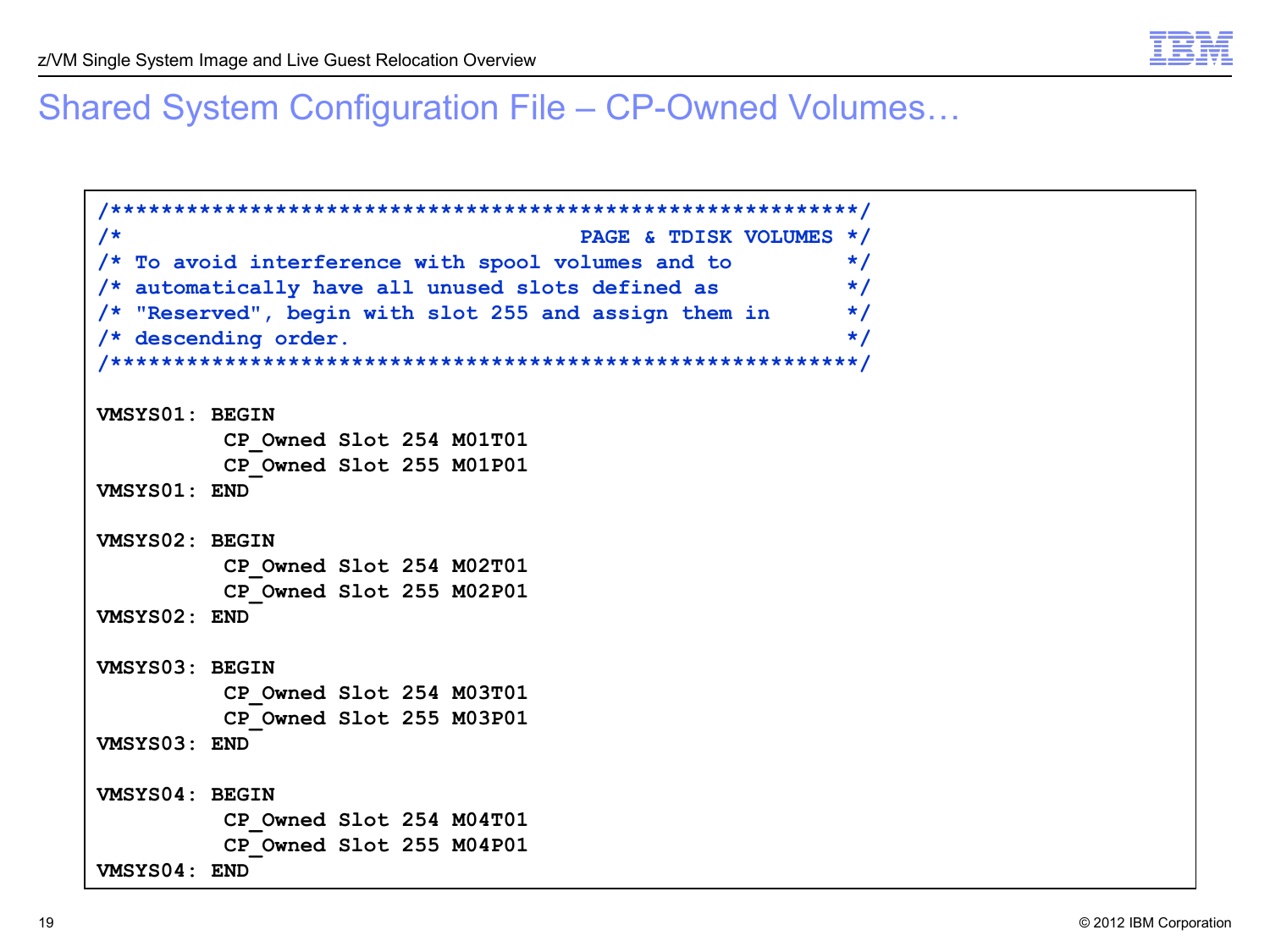

#### Persistent Data Record (PDR)

#### Cross-system serialization point on disk

- Must be a shared 3390 volume (VMCOM1)
- Created and viewed with new FORMSSI utility
- Contains information about member status
	- Used for health-checking

Heartbeat data

– Ensures that a stalled or stopped member can be detected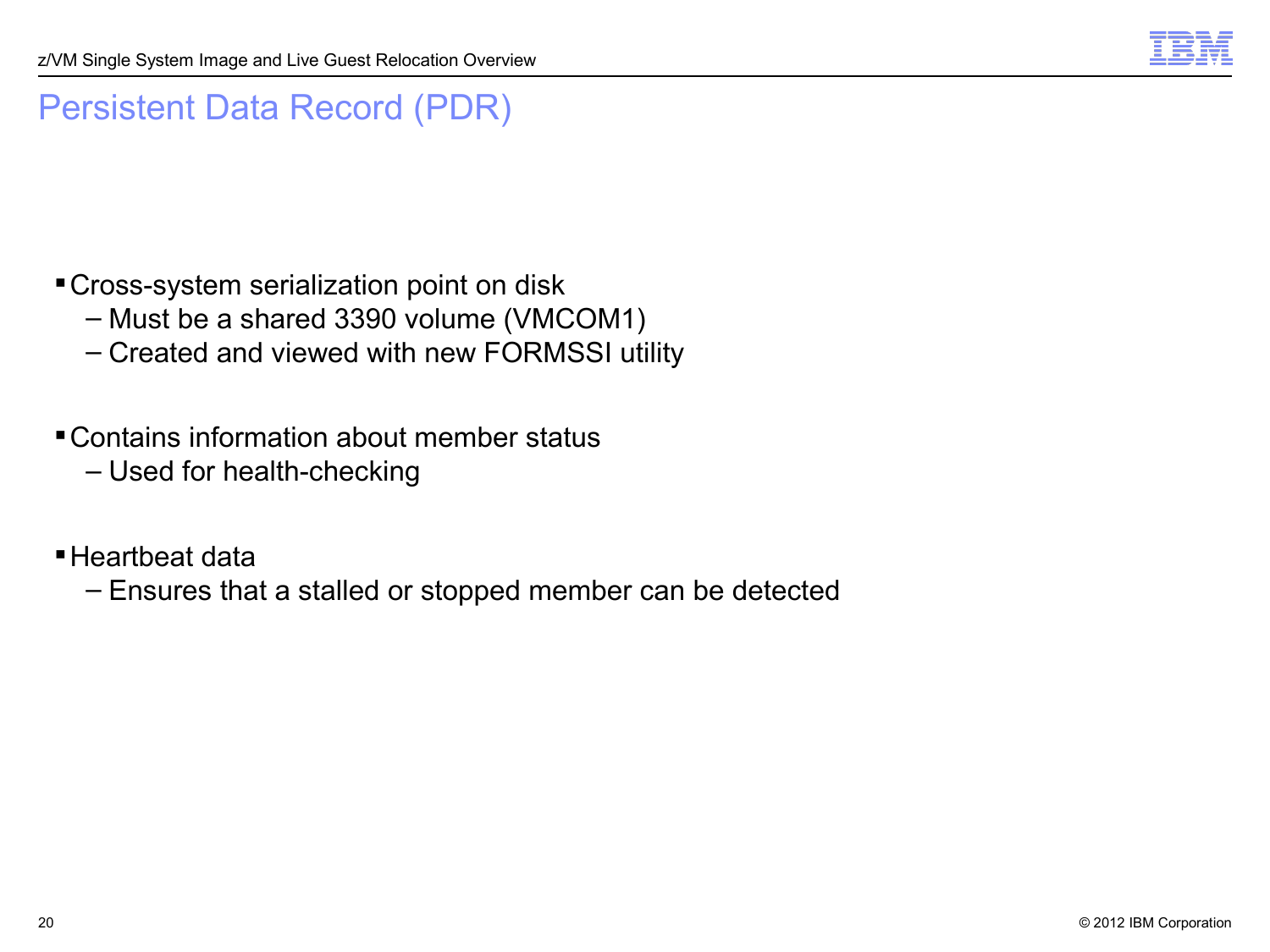

#### Ownership Checking – CP-Owned Volumes

- Each CP-owned volume in an SSI cluster will be marked with ownership information
	- Cluster name
	- System name of the owning member
	- The marking is created using CPFMTXA
- Ensures that one member does not allocate CP data on a volume owned by another member
	- Warm start, checkpoint, spool, paging, temporary disk, directory
- No need to worry about OWN and SHARED on CP\_OWNED definitions
	- Ignored on SSI members

QUERY CPOWNED enhanced to display ownership information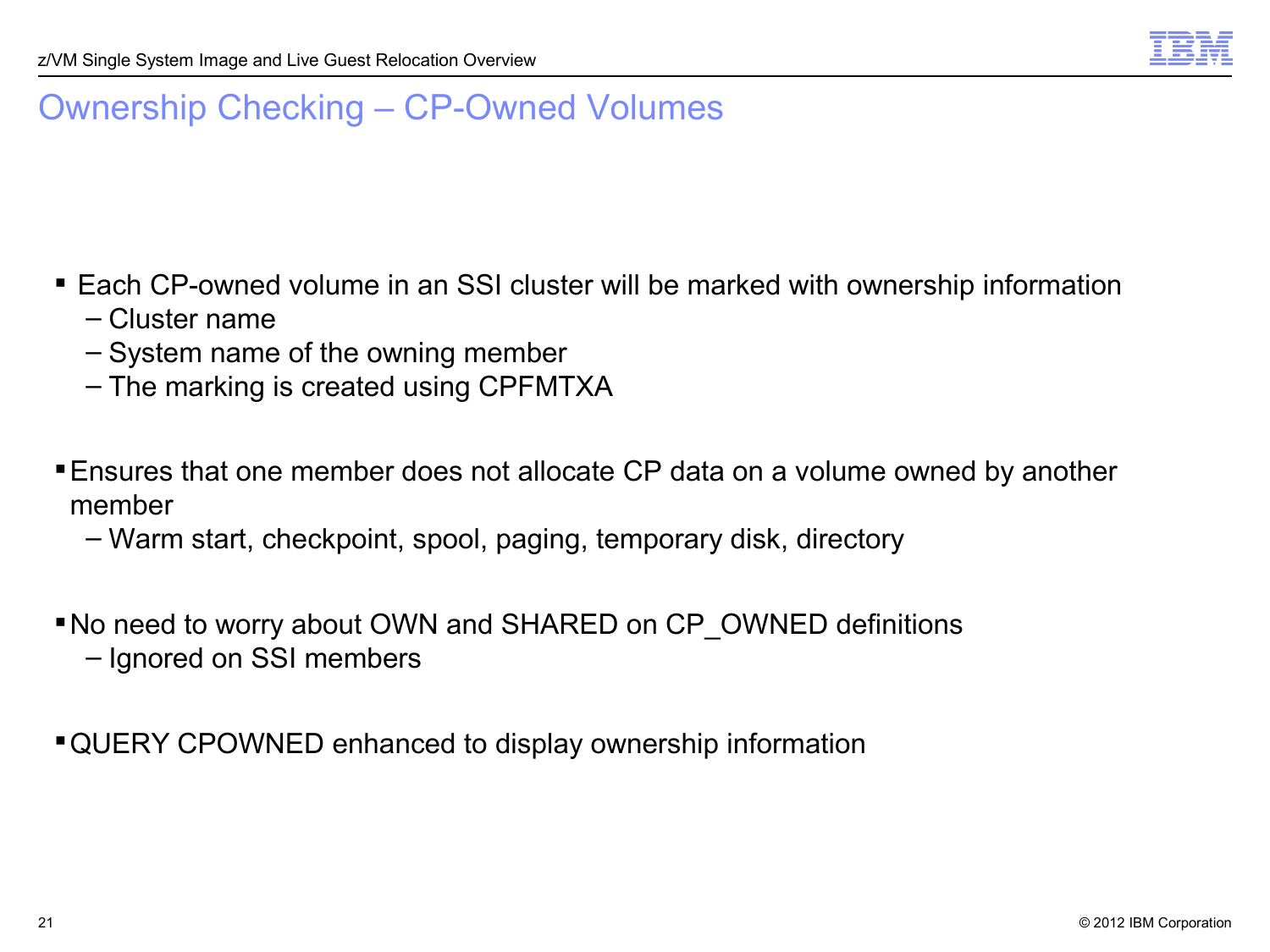

#### Ownership Checking – CP-Owned Volumes…

**cpfmtxa ENTER FORMAT, ALLOCATE, LABEL, OWNER OR QUIT: owner ENTER THE VDEV TO BE PROCESSED OR QUIT: 3001 ENTER THE VOLUME LABEL FOR DISK E000: m01s01 ENTER THE OWNING SSI NAME (OR NOSSI) FOR DISK E000: clustera ENTER THE OWNING SYSTEM NAME (OR NOSYS) FOR DISK E000: vmsys01**

| query cpowned |                        |  |  |               |                            |                  |                          |  |
|---------------|------------------------|--|--|---------------|----------------------------|------------------|--------------------------|--|
|               | SLOT VOL-ID RDEV TYPE  |  |  | <b>STATUS</b> |                            |                  | <b>SSIOWNER SYSOWNER</b> |  |
|               |                        |  |  |               |                            |                  |                          |  |
|               |                        |  |  | $\bullet$     |                            |                  |                          |  |
| 10            | <b>M01S01 3001 OWN</b> |  |  |               | <b>ONLINE AND ATTACHED</b> | CLUSTERA VMSYS01 |                          |  |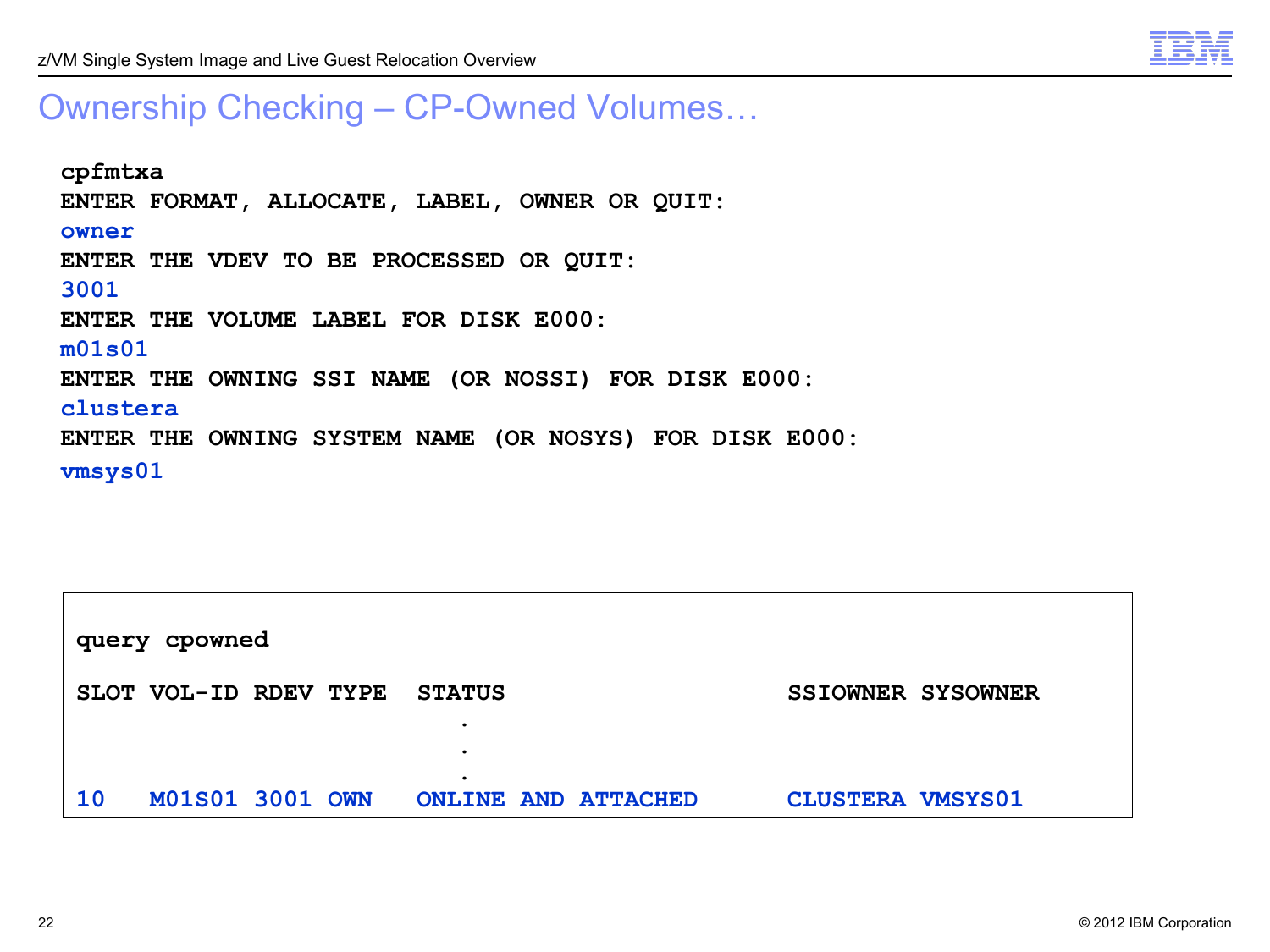

#### Defining Virtual Machines – Shared Source Directory

- All user definitions in a single shared source directory
- Run DIRECTXA on each member
- No system affinity (SYSAFFIN)
- **Identical object directories on each member**
- Single security context
	- Each user has same access rights and privileges on each member

*Using a directory manager is strongly recommended!*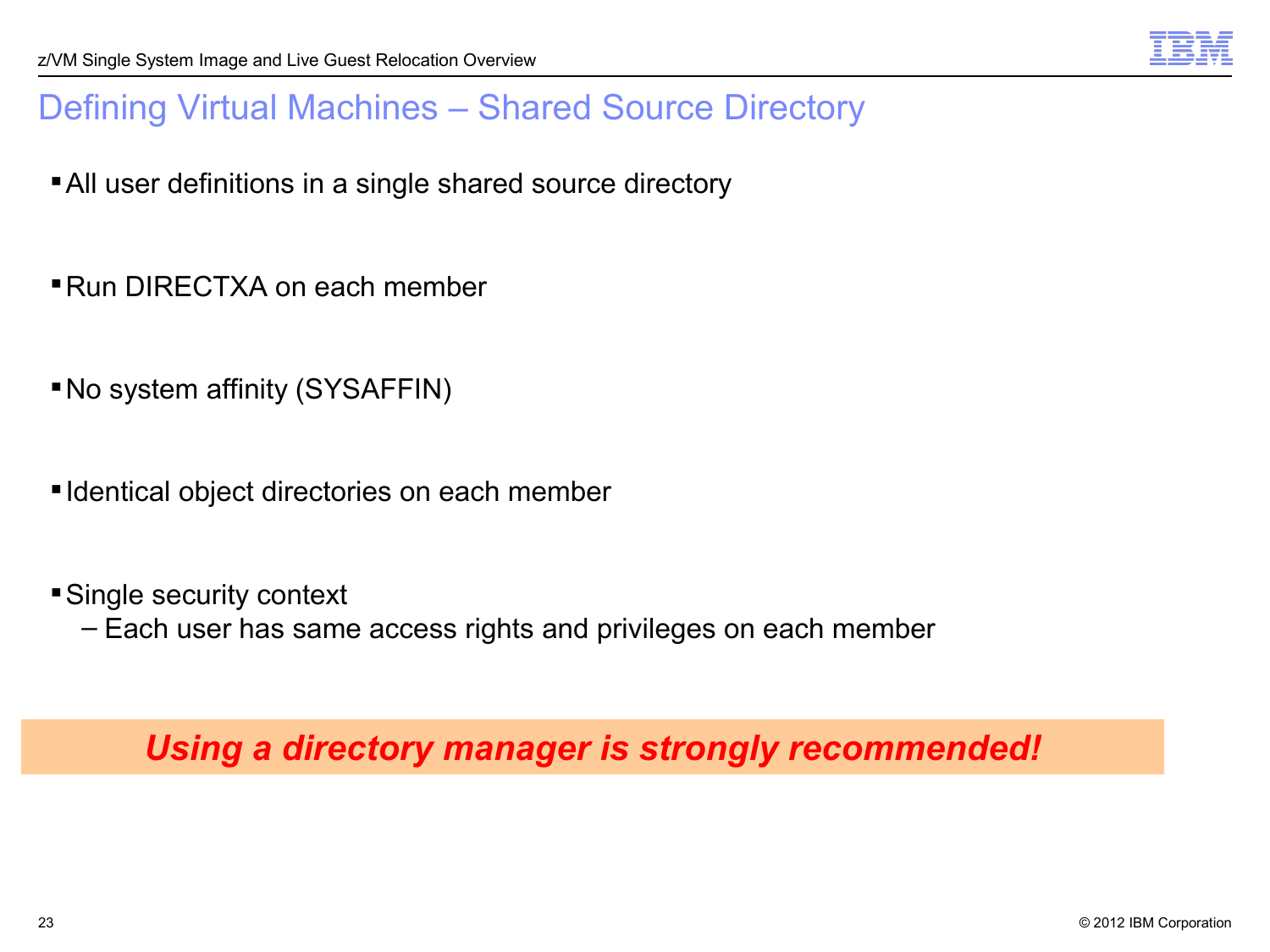

#### Shared Source Directory – Virtual Machine Definition Types

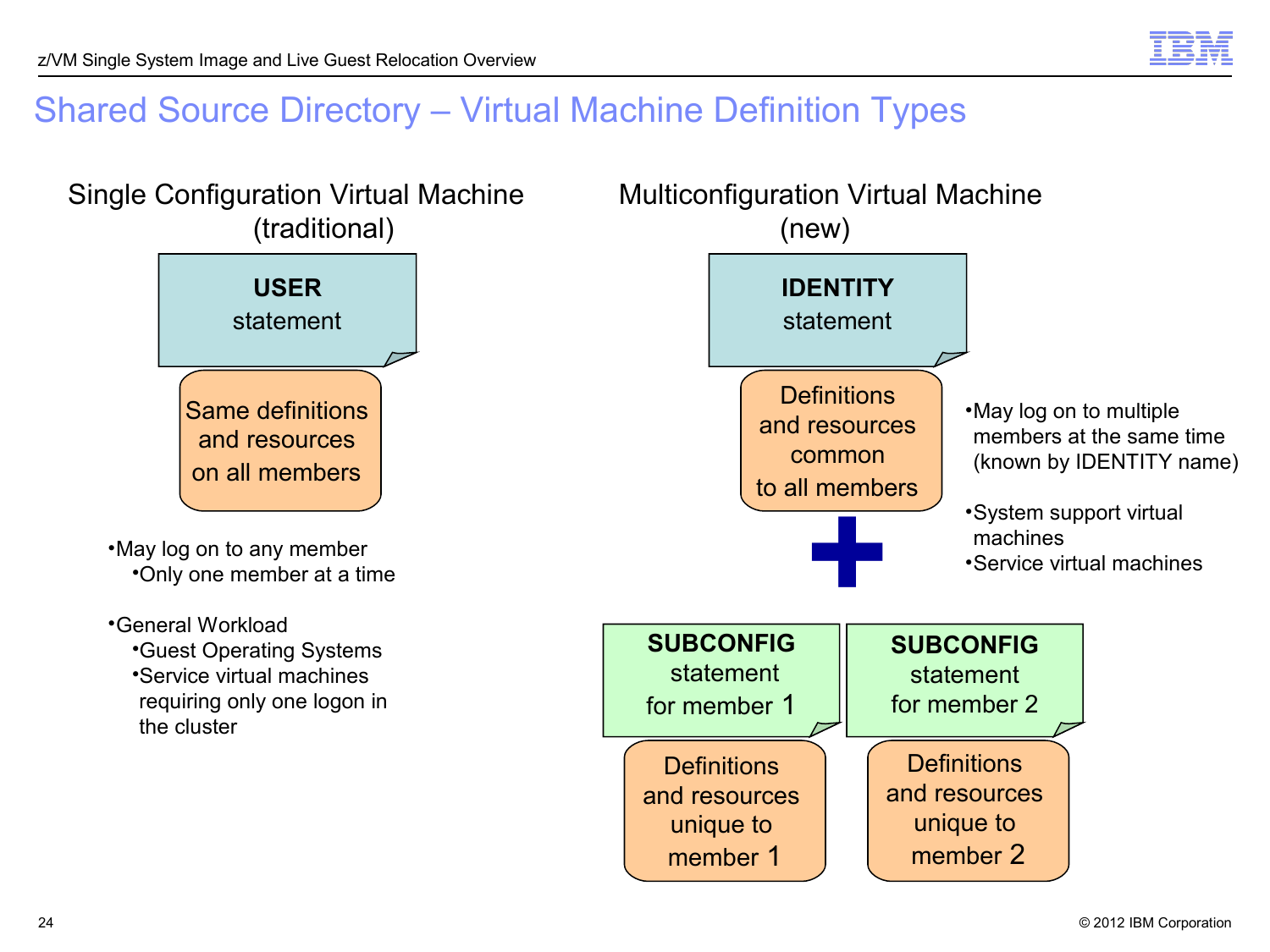

#### Cross-System Spool

- Spool files are managed cooperatively and shared among all members of an SSI cluster
- Single-configuration virtual machines (most users) have a single logical view of all of their spool files
	- Access, manipulate, and transfer all files from any member where they are logged on
		- Regardless of which member they were created on
- Multiconfiguration virtual machines do not participate in cross-system spool
	- Each instance only has access to files created on the member where it is logged on
- All spool volumes in the SSI cluster are shared (R/W) by all members
	- Each member creates files on only the volumes that it owns
	- Each member can access and update files on all volumes

|    | SLOT VOL-ID RDEV TYPE |  | <b>STATUS</b>   |                                       |                         | <b>SSIOWNER SYSOWNER</b> |  |
|----|-----------------------|--|-----------------|---------------------------------------|-------------------------|--------------------------|--|
| 10 |                       |  |                 | M01S01 C4A8 OWN ONLINE AND ATTACHED   | <b>CLUSTERA VMSYS01</b> |                          |  |
| 11 |                       |  |                 | M02S01 C4B8 SHARE ONLINE AND ATTACHED | <b>CLUSTERA VMSYS02</b> |                          |  |
| 12 |                       |  |                 | M01S02 C4A9 OWN ONLINE AND ATTACHED   | <b>CLUSTERA VMSYS01</b> |                          |  |
| 13 |                       |  |                 | M02S02 C4B9 SHARE ONLINE AND ATTACHED | <b>CLUSTERA VMSYS02</b> |                          |  |
| 14 | M01S03 C4AA DUMP      |  |                 | <b>ONLINE AND ATTACHED</b>            | <b>CLUSTERA VMSYS01</b> |                          |  |
| 15 | M02S03 C4BA DUMP      |  |                 | <b>ONLINE AND ATTACHED</b>            | <b>CLUSTERA VMSYS02</b> |                          |  |
| 16 |                       |  | <b>RESERVED</b> |                                       |                         |                          |  |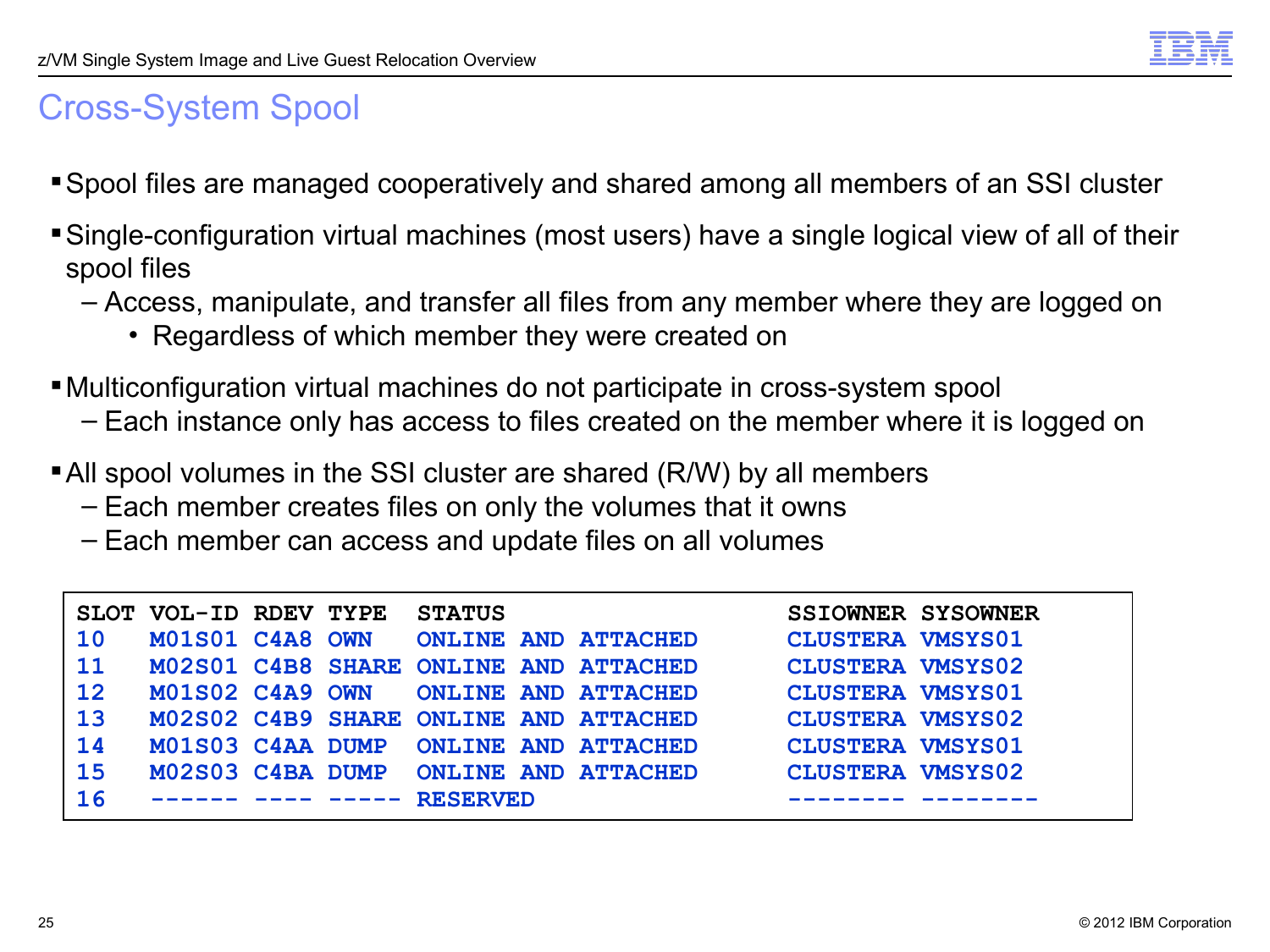### Cross-System SCIF (Single Console Image Facility)

- Allows a virtual machine (secondary user) to monitor and control one or more disconnected virtual machines (primary users)
- If both primary and secondary users are single configuration virtual machines (SCVM)
	- Can be logged on different members of the SSI cluster
- If either primary or secondary user is a multiconfiguration virtual machine (MCVM)
	- Both must be logged on to the same member in order for secondary user to function in that capacity
	- If logged on different members and primary user is a MCVM
		- SEND commands can be issued to primary user with **AT** *sysname* operand (new)
		- Secondary user will not receive responses to SEND commands or other output from primary user
		- Output from secondary user will be only be received by primary user on the same member

| <b>Primary User</b><br><b>Observee</b> | <b>SECUSER</b><br><b>Observer</b> | If Local   | If Remote |
|----------------------------------------|-----------------------------------|------------|-----------|
| <b>SCVM</b>                            | <b>SCVM</b>                       | <b>Yes</b> | Yes       |
| <b>SCVM</b>                            | <b>MCVM</b>                       | <b>Yes</b> | <b>No</b> |
| <b>MCVM</b>                            | <b>SCVM</b>                       | <b>Yes</b> | <b>No</b> |
| <b>MCVM</b>                            | <b>MCVM</b>                       | Yes        | No        |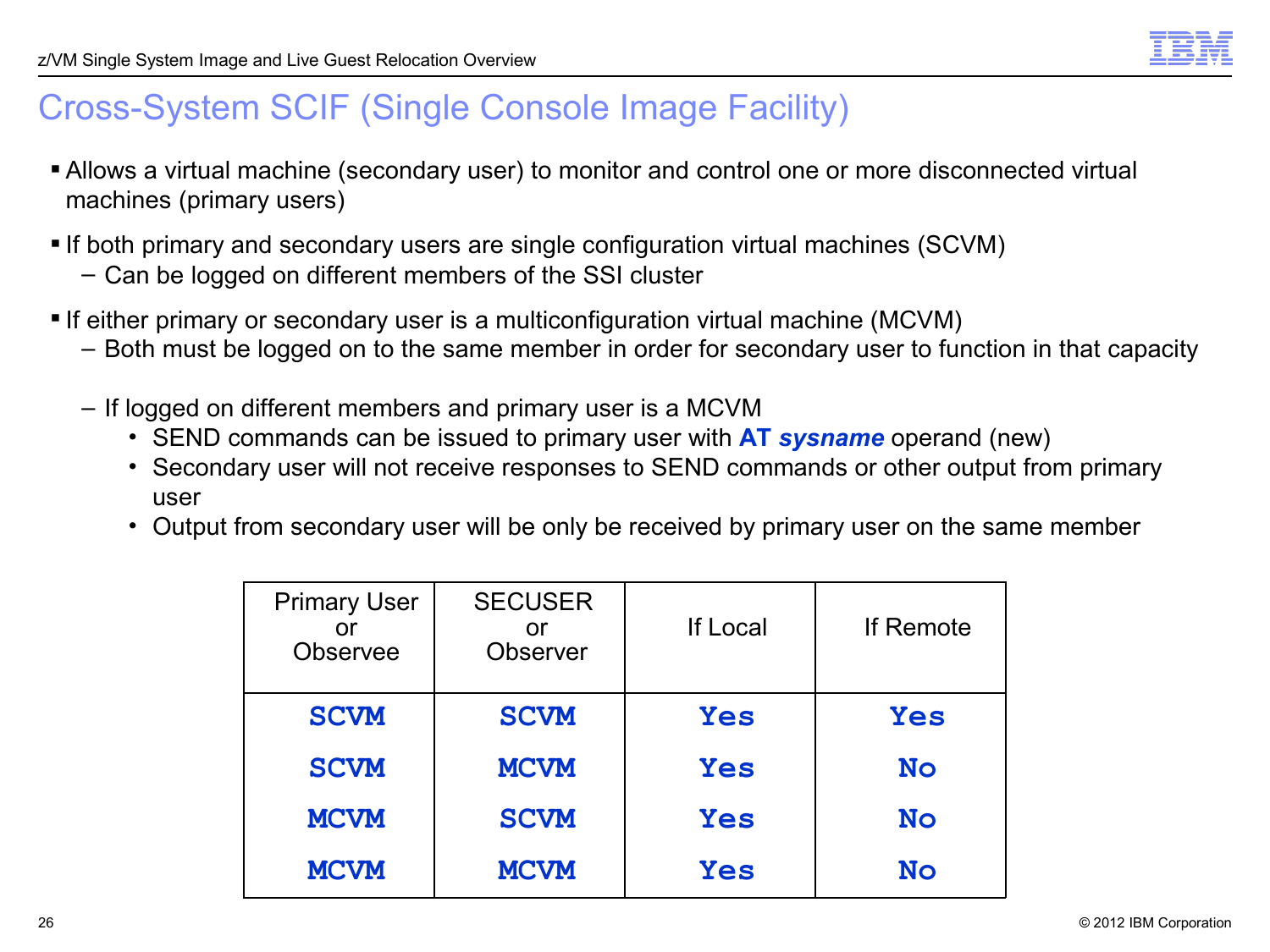

#### Cross-System CP Commands

- Virtual machines on other members can be the target of some CP commands
	- Single-configuration virtual machines are usually found wherever they are logged on
	- Multiconfiguration virtual machines require explicit targeting
- **AT sysname** operand for the following commands
	- MESSAGE (MSG)
	- MSGNOH
	- SEND
	- SMSG
	- WARNING

#### **MSG userid** *AT sysname*

- CMS TELL and SENDFILE commands require RSCS in order to communicate with multiconfiguration virtual machines on other members
- **AT** command can be used to issue most privileged commands on another active member

#### **AT sysname CMD cmdname**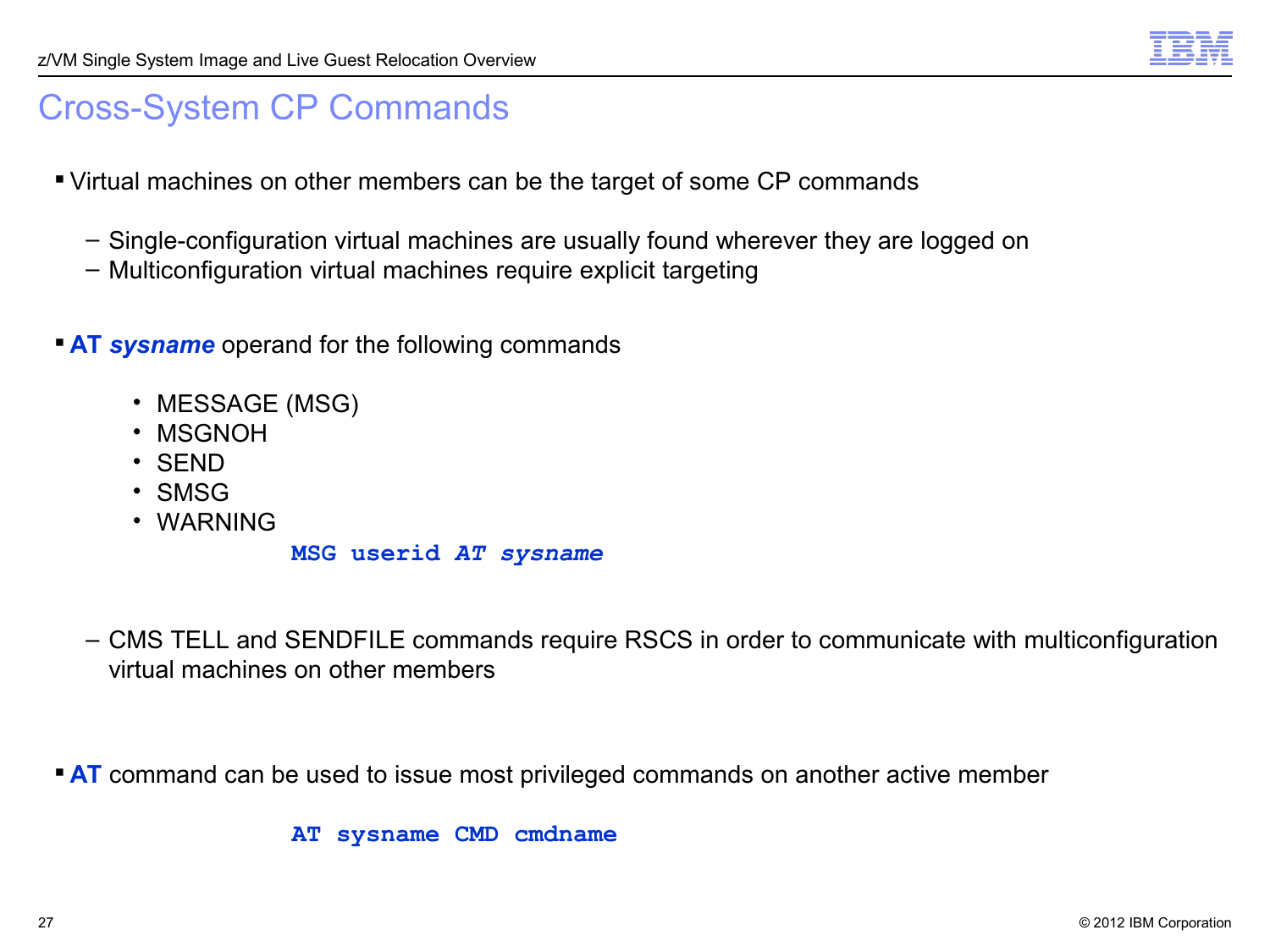

#### Cross-System Minidisk Management

- Minidisks can either be shared across all members or restricted to a single member
	- CP checks for conflicts throughout the cluster when a link is requested
- Virtual reserve/release for fullpack minidisks is supported across members
	- Only supported on one member at a time for non-fullpack minidisks
- Volumes can be shared with systems outside the SSI cluster
	- **SHARED YES** on RDEVICE statement or SET RDEVICE command
	- **Link conflicts must be managed manually**
	- Not eligible for minidisk cache
	- **Use with care**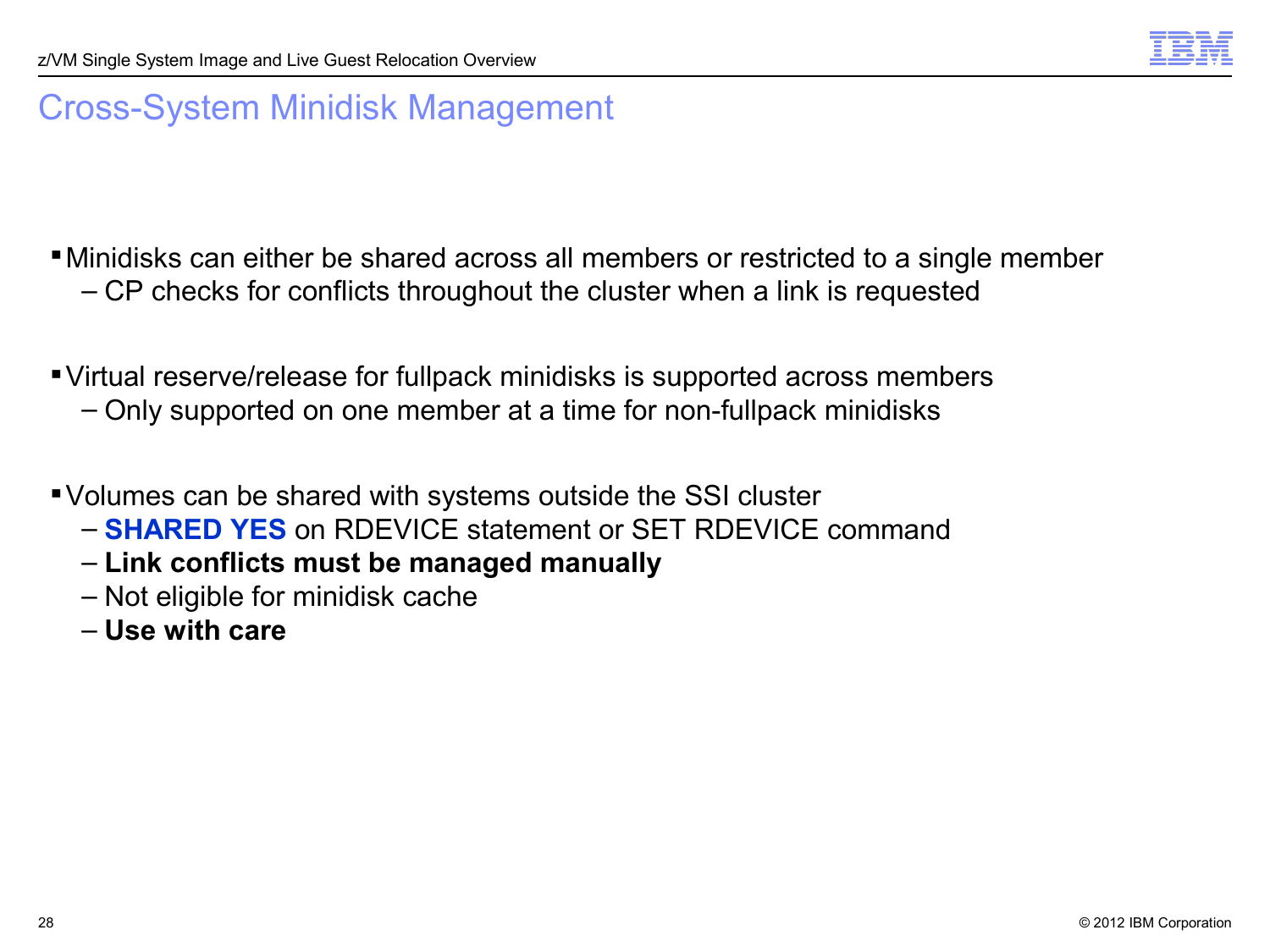

#### Cross-System Minidisk Management…

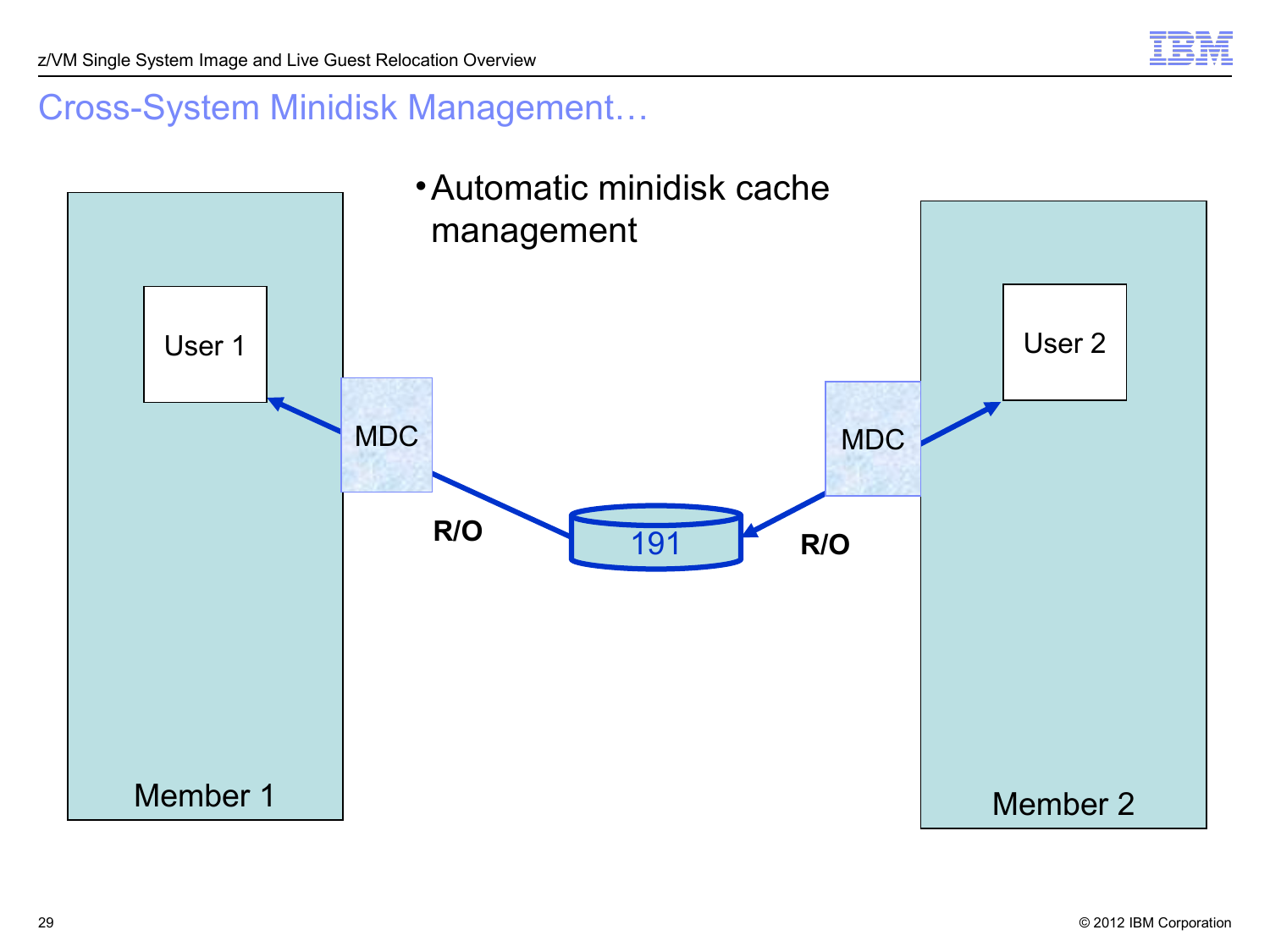

#### Cross-System Minidisk Management…

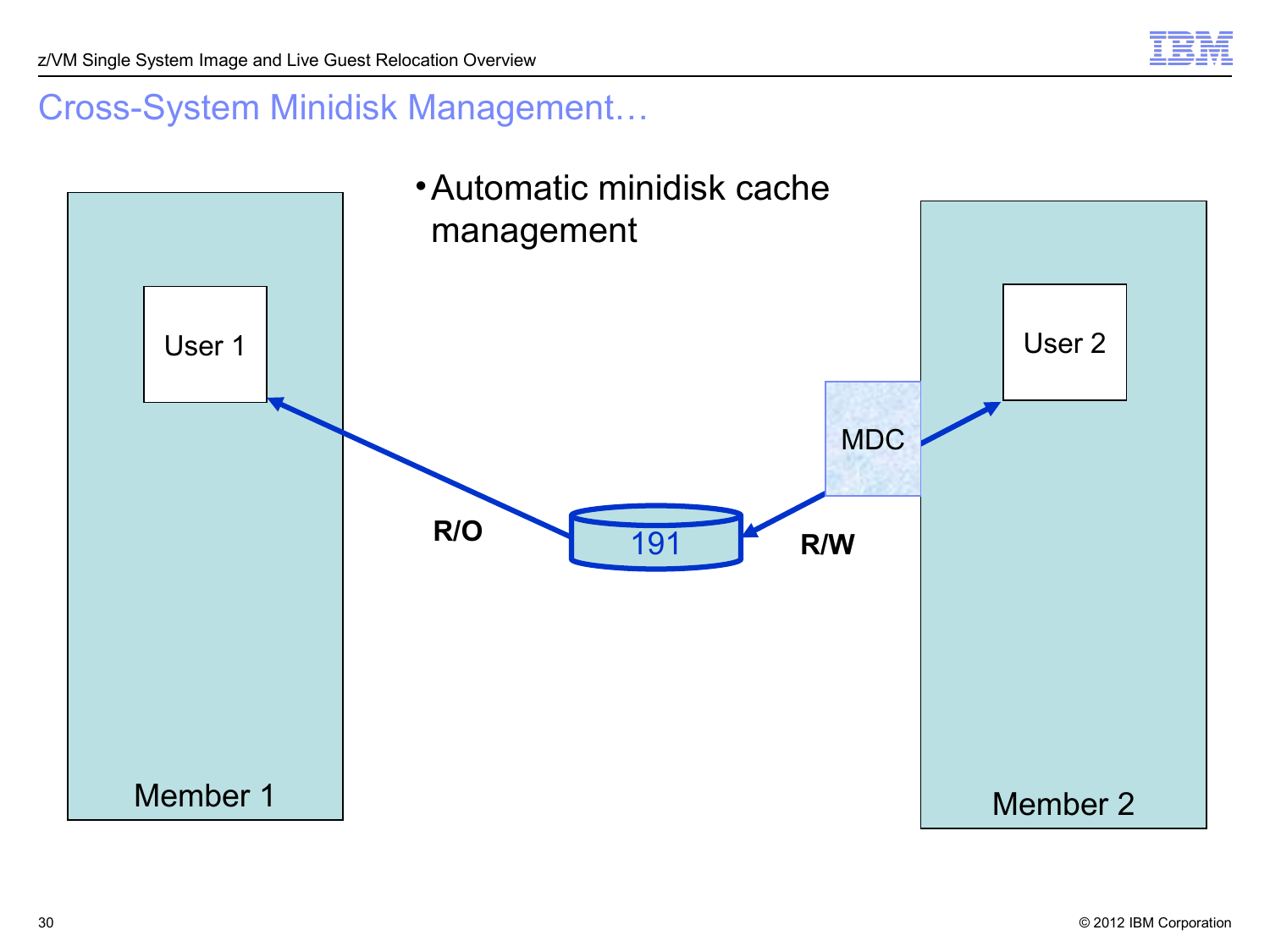

#### Real Device Management

- Unique identification of real devices within an SSI cluster
	- Ensures that all members are using the same physical devices where required
- CP generates an equivalency identifier (EQID) for each disk volume and tape drive
	- Physical device has same EQID on all members
- EQID for network adapters (CTC, FCP, OSA, Hipersockets) must be defined by system administrator
	- Connected to same network/fabric
	- Conveying same access rights

EQIDs used to select equivalent device for live guest relocation and to assure data integrity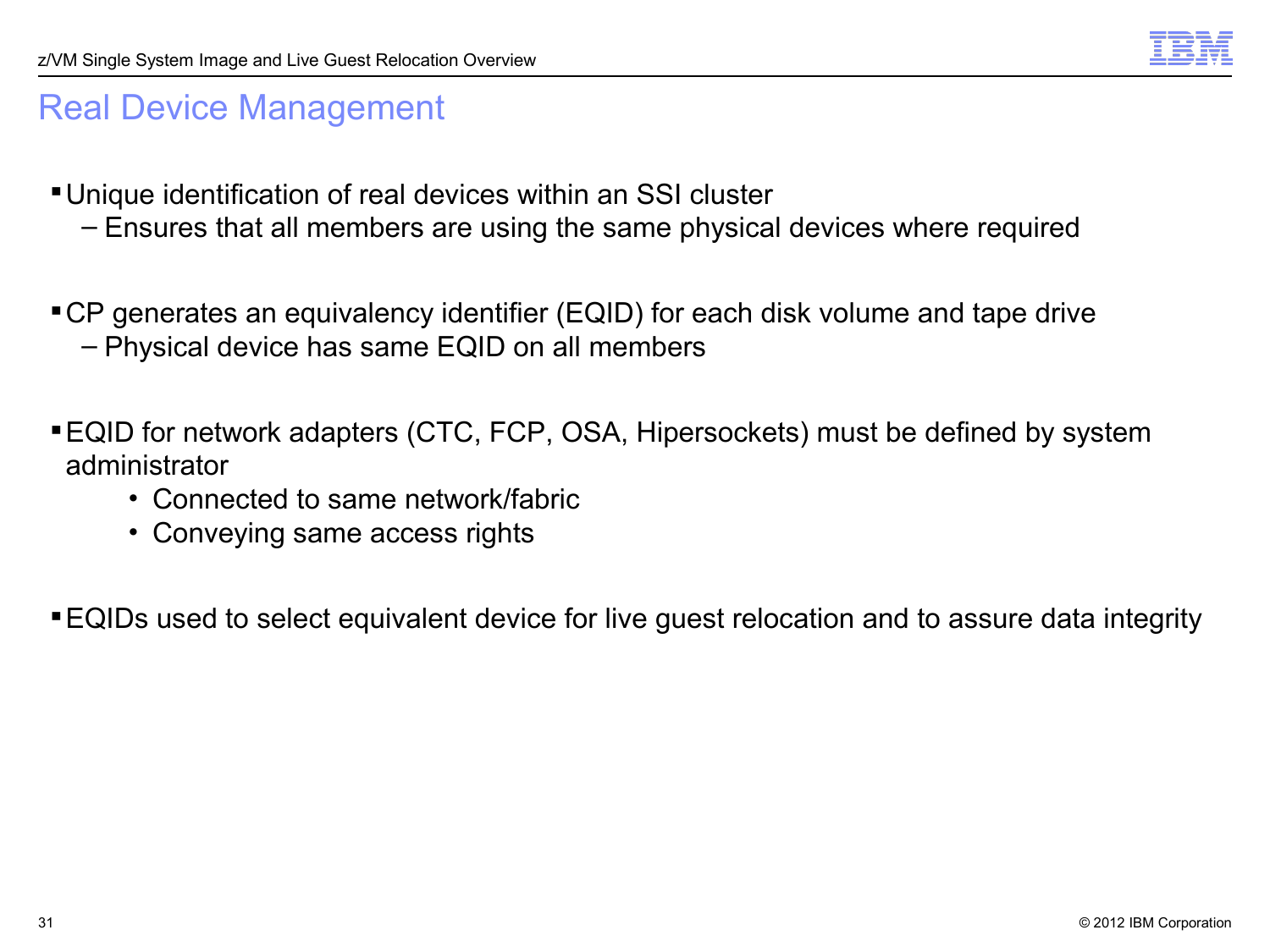

#### Virtual Networking Management

- Assignment of MAC addresses by CP is coordinated across an SSI cluster
	- Ensure that new MAC addresses aren't being used by any member
	- Guest relocation moves a MAC address to another member
- Each member of a cluster should have identical network connectivity
	- Virtual switches with same name defined on each member
	- Same (named) virtual switches on different members should have physical OSA ports connected to the same physical LAN segment
		- Assured by EQID assignments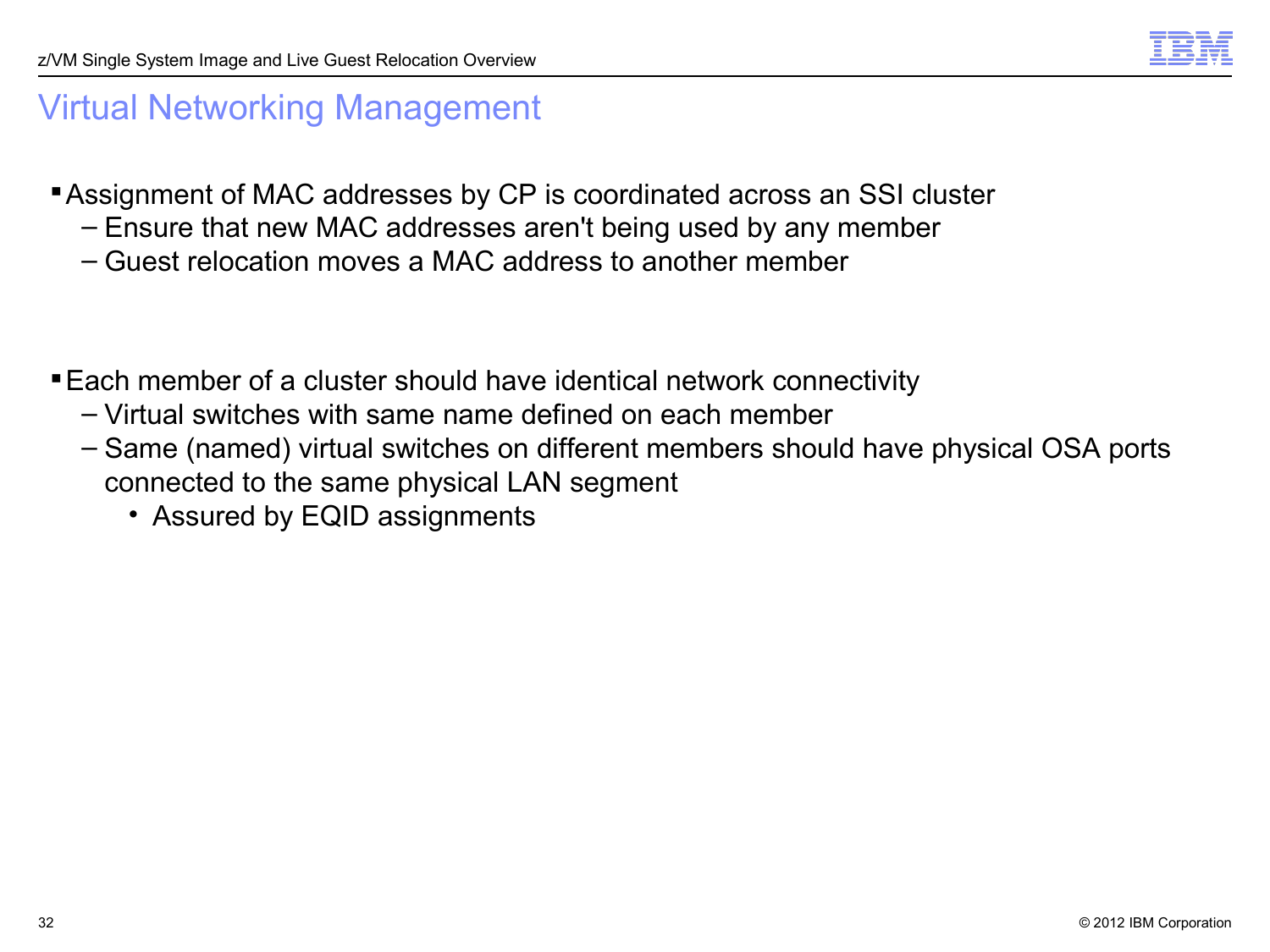

#### Live Guest Relocation

- Relocate a running Linux virtual server (guest) from one member of an SSI cluster to another
	- Load balancing
	- Move workload off a member requiring maintenance
- Relocations are **NOT** done automatically by the system
	- New **VMRELOCATE** command
- Relocation capacity is determined by various factors (e.g. system load, ISFC bandwidth, etc.)
- Relocating guests continue to run on source member until destination is ready
	- Briefly quiesced
	- Resumed on destination member
- A guest to be relocated must meet eligibility requirements, including:
	- It must be logged on but disconnected
	- Architecture and functional environment on destination must be comparable
	- Destination member must have capacity to accommodate the guest
	- Devices and resources needed by guest must be shared and available on destination
- Relocation domains define a set of members among which virtual machines can relocate freely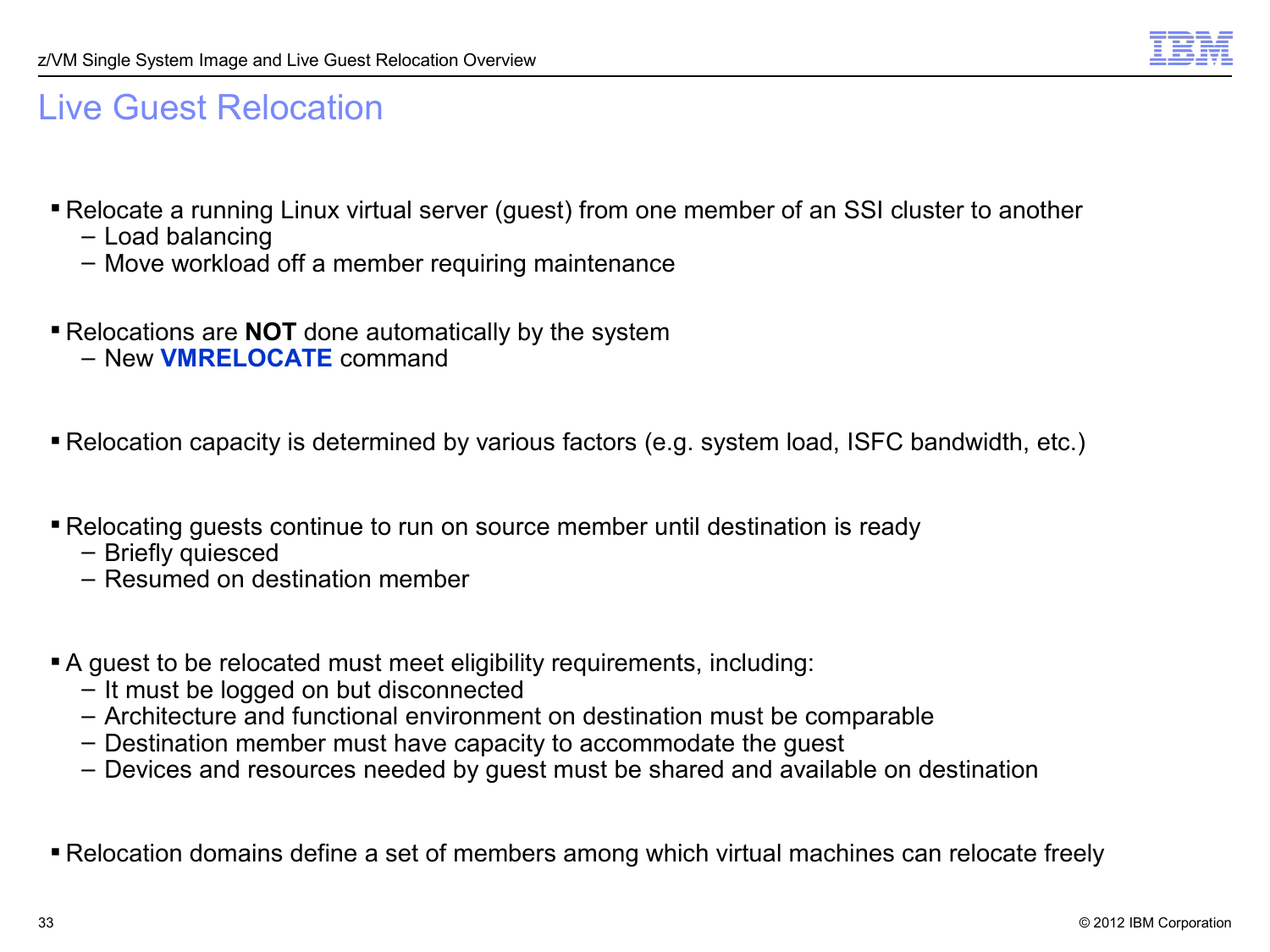

#### Live Guest Relocation – VMRELOCATE Command

- New **VMRELOCATE** command initiates and manages live guest relocations
	- Several operands to control and monitor relocations, including:
		- **TEST** determine if guest is eligible for specified relocation
		- **MOVE** relocates guest
		- **STATUS** display information about relocations that are in progress
		- **CANCEL** stop a relocation
		- **MAXQUIESCE** maximum quiesce time (relocation is cancelled if exceeded)
		- **MAXTOTAL** maximum total time (relocation is cancelled if exceeded)
- Guest continues to run on originating member if a relocation fails or is cancelled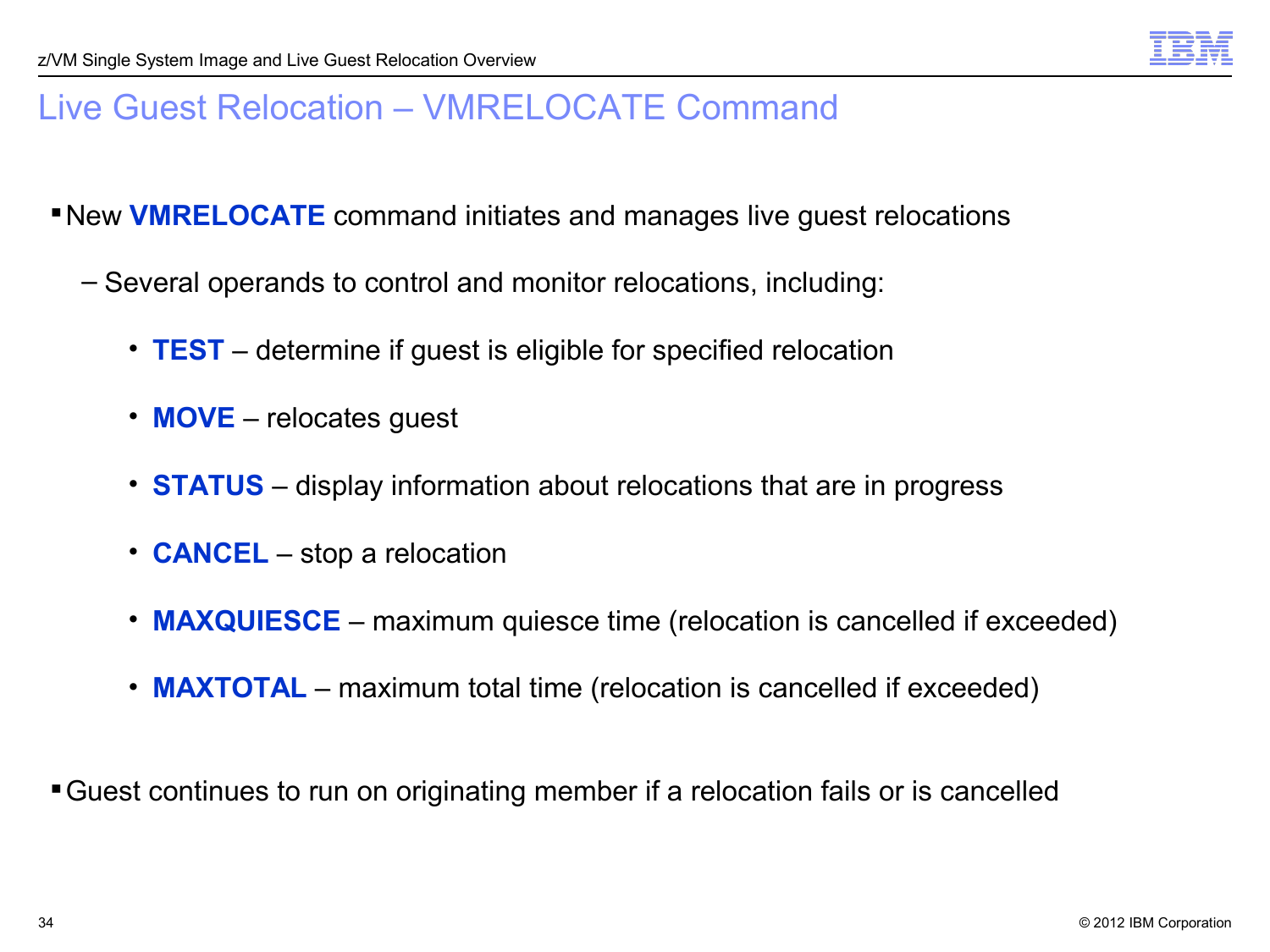

*z/VM SSI Cluster Operation*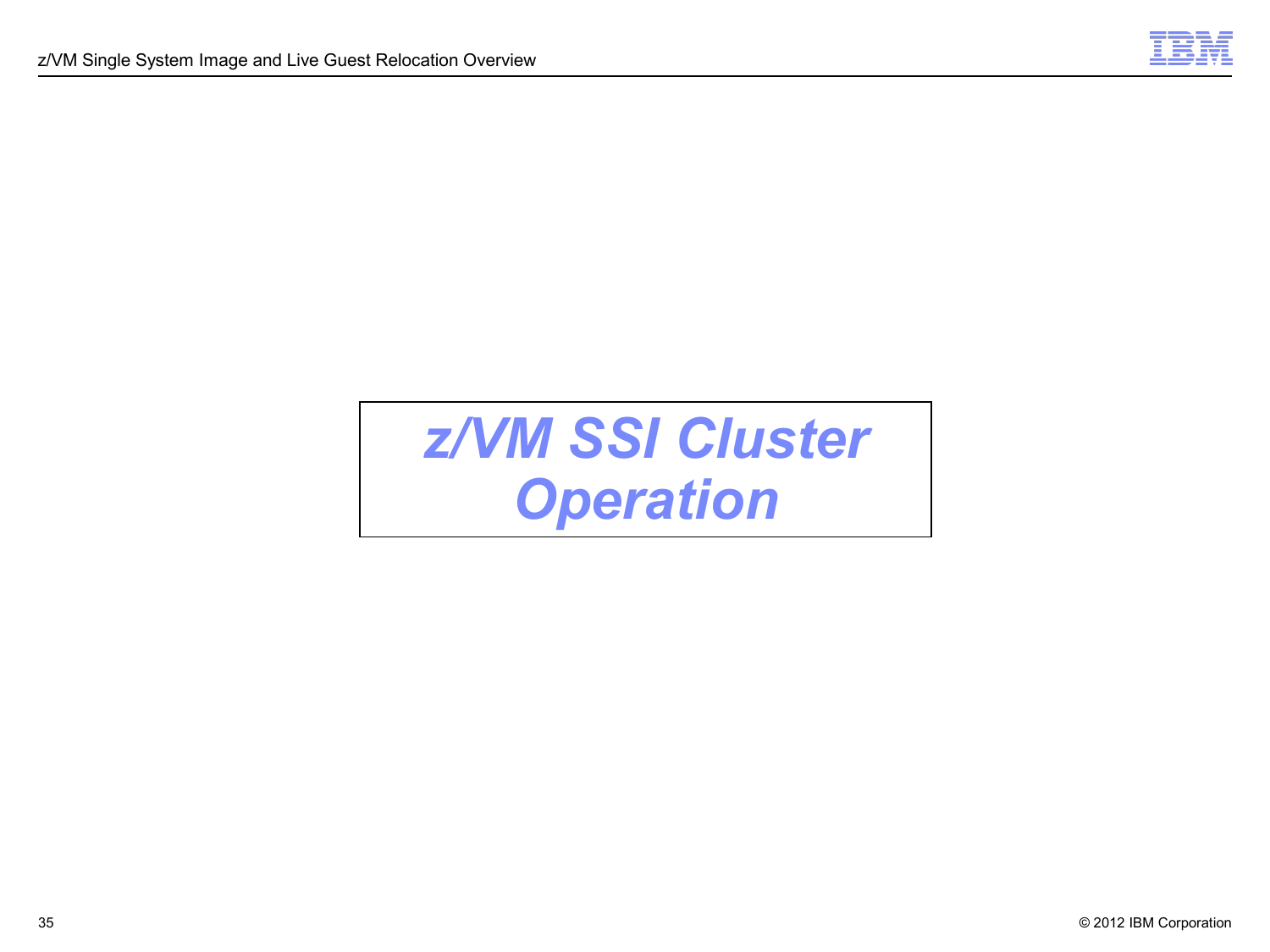

#### SSI Cluster Operation

- A system that is configured as a member of an SSI cluster joins the cluster during IPL
	- Verifies that its configuration is compatible with the cluster
	- Establishes communication with other members

```
HCPPLM1644I The following is the current status of the SSI member 
HCPPLM1644I systems according to the PDR: 
 SSI Name: JFSSIA 
 SSI Persistent Data Record (PDR) device: JFEFE0 on EFE0 
 SLOT SYSTEMID STATE CONNECT TYPE HOPS 
    1 JFSSIA1 Joined Not connected
    2 JFSSIA2 Down Local
    3 JFSSIA3 Down Not connected
    4 JFSSIA4 Down Not connected
HCPPLM1669I Waiting for ISFC connectivity in order to join the SSI cluster. 
 HCPFCA2706I Link JFSSIA1 activated by user SYSTEM. 
 HCPKCL2714I Link device 921A added to link JFSSIA1. 
 HCPALN2702I Link JFSSIA1 came up. 
 HCPACQ2704I Node JFSSIA1 added to collection. 
 HCPPLM1697I The state of SSI system JFSSIA2 has changed from DOWN to JOINING 
 HCPPLM1698I The mode of the SSI cluster is IN-FLUX 
 HCPXHC1147I Spool synchronization with member JFSSIA1 initiated. 
 HCPPLM1697I The state of SSI system JFSSIA2 has changed from JOINING to JOINED
 HCPPLM1698I The mode of the SSI cluster is IN-FLUX 
 HCPXHC1147I Spool synchronization with member JFSSIA1 completed. 
 HCPNET3010I Virtual machine network device configuration changes are permitted 
 HCPPLM1698I The mode of the SSI cluster is STABLE
```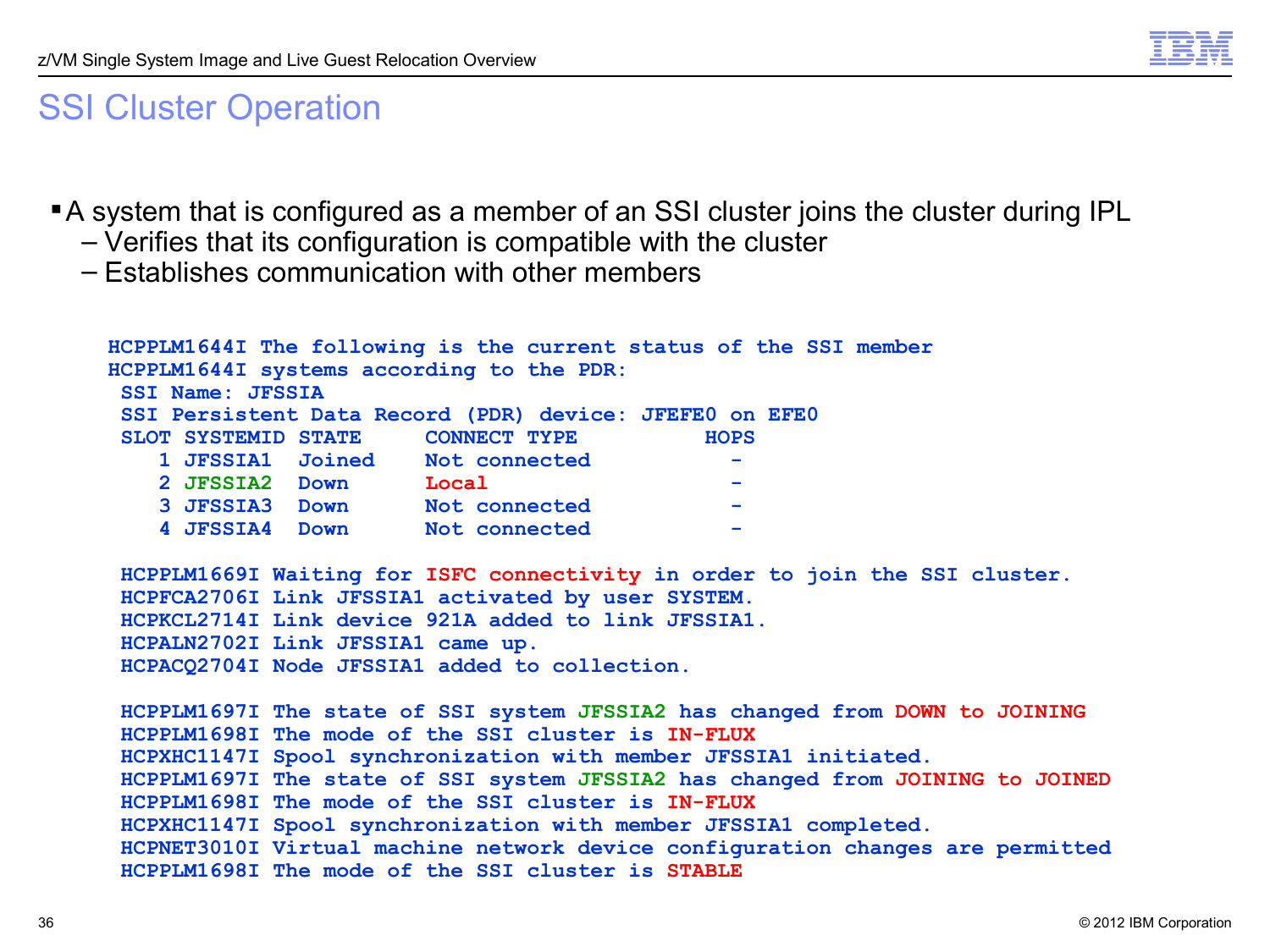

#### SSI Cluster Operation

Members leave the SSI cluster when they shut down

**HCPPLM1697I The state of SSI system JFSSIA2 has changed from JOINED to LEAVING HCPPLM1698I The mode of the SSI cluster is IN-FLUX HCPPLM1697I The state of SSI system JFSSIA2 has changed from LEAVING to DOWN HCPPLM1698I The mode of the SSI cluster is IN-FLUX HCPPLM1698I The mode of the SSI cluster is STABLE** 

**HCPKDM2719E Link device 912A was stopped by the remote node. HCPKDL2716I Link device 912A is stopped. HCPALN2701I Link JFSSIA2 went down. HCPKCB2715I Link device 912A removed from link JFSSIA2. HCPFDL2706I Link JFSSIA2 deactivated by user SYSTEM. HCPKCB2703I Node JFSSIA2 deleted from collection.**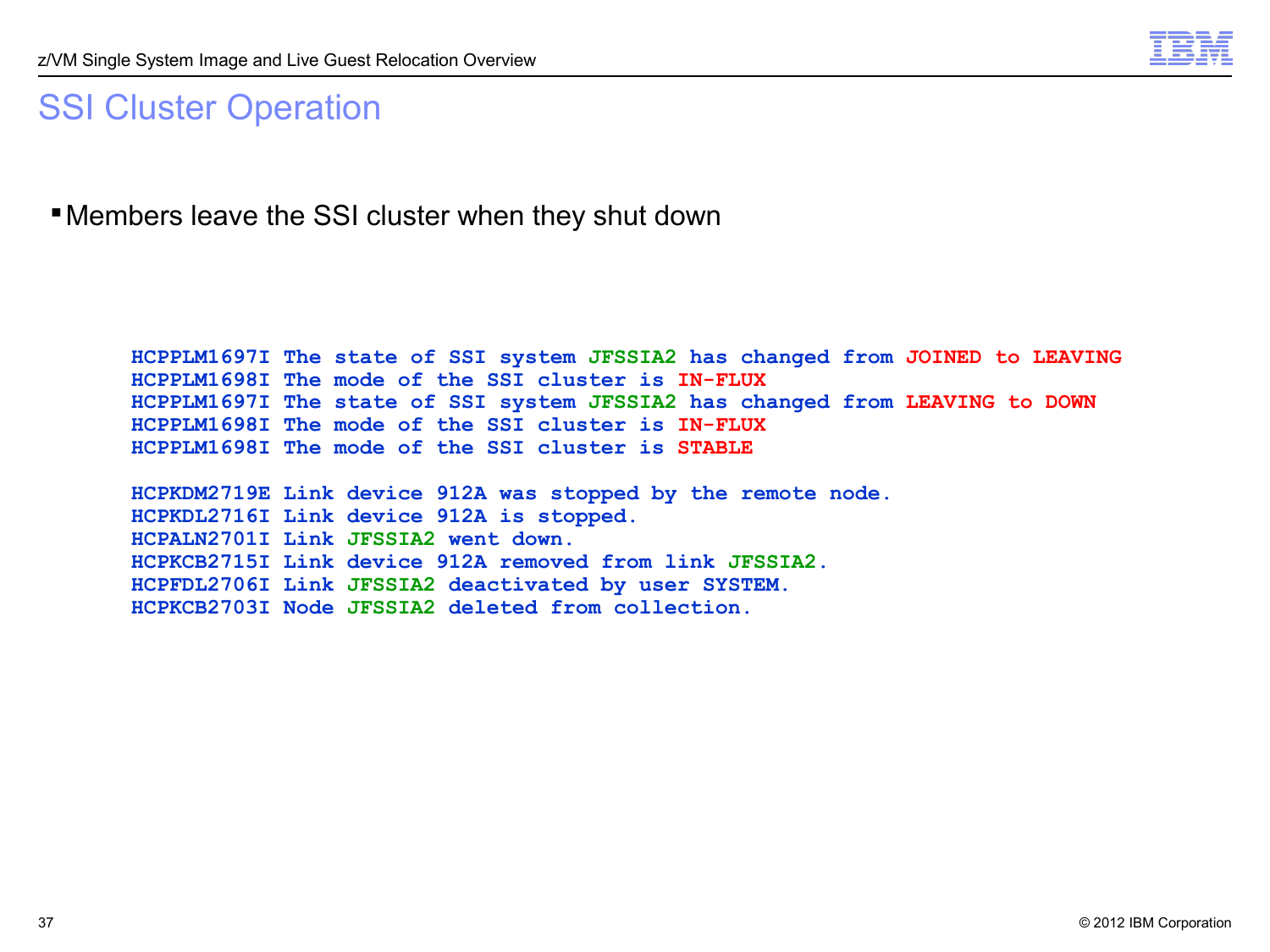

### Protecting Integrity of Shared Data and Resources

#### Normal operating mode

- All members communicating and sharing resources
- Guests have access to same resources on all members
- Unexpected failure causes automatic "safing" of the cluster
	- Existing running workloads continue to run
	- New allocations of shared resources are "locked down" until failure is resolved
		- Communications failure between any members
		- Unexpected system failure of any member

Most failures are resolved automatically

- Manual intervention may be required
	- **SET SSI membername DOWN** command
	- **REPAIR** IPL parameter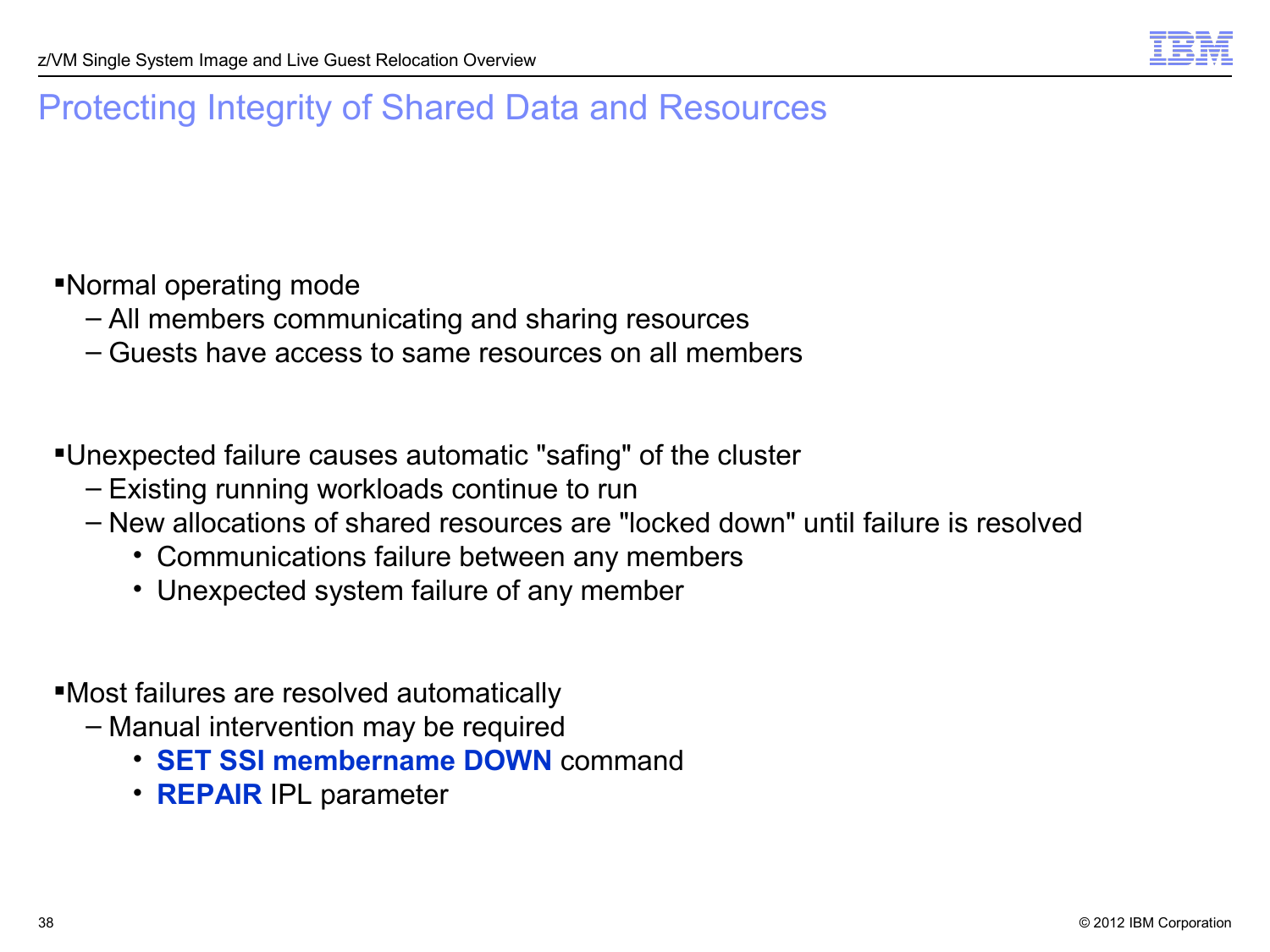

#### SSI Cluster Status – Example 1

```
query ssi status
SSI Name: CLUSTERA
SSI Mode: Influx
Cross-System Timeouts: Enabled
SSI Persistent Data Record (PDR) device: VMCOM1 on EFE0
SLOT SYSTEMID STATE PDR HEARTBEAT RECEIVED HEARTBEAT
    1 VMSYS01 Joined 2010-07-11 21:22:00 2010-07-11 21:22:00
    2 VMSYS02 Joined 2010-07-11 21:21:40 2010-07-11 21:21:40 
    3 VMSYS03 Joining 2010-07-11 21:21:57 None 
    4 VMSYS04 Down (not IPLed)
```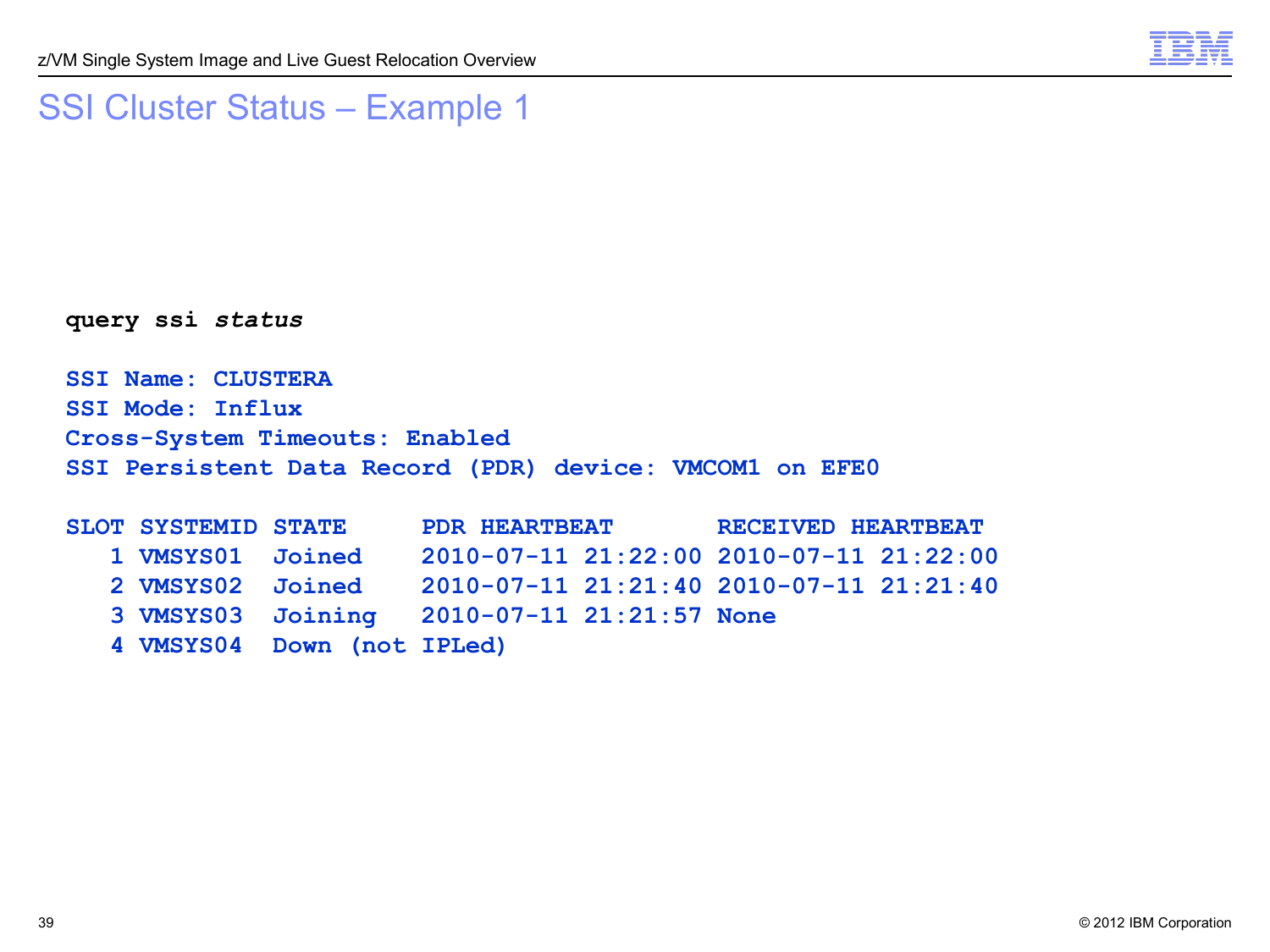

#### SSI Cluster Status – Example 2

#### **formssi display efe0**

|                 | HCPPDF6618I Persistent Data Record on device EFE0 (label VMCOM1) is for CLUSTERA |                                 |                 |  |  |
|-----------------|----------------------------------------------------------------------------------|---------------------------------|-----------------|--|--|
| HCPPDF6619I PDR |                                                                                  |                                 | state: Unlocked |  |  |
| HCPPDF6619I     |                                                                                  | time stamp: $07/11/10$ 21:22:03 |                 |  |  |
| HCPPDF6619I     |                                                                                  | cross-system timeouts: Enabled  |                 |  |  |
| HCPPDF6619I PDR | slot 1                                                                           | system: VMSYS01                 |                 |  |  |
| HCPPDF6619I     |                                                                                  |                                 | state: Joined   |  |  |
| HCPPDF6619I     |                                                                                  | time stamp: $07/11/10$ 21:22:00 |                 |  |  |
| HCPPDF6619I     |                                                                                  | last change: VMSYS01            |                 |  |  |
| HCPPDF6619I PDR | slot 2                                                                           |                                 | system: VMSYS02 |  |  |
| HCPPDF6619I     |                                                                                  |                                 | state: Joined   |  |  |
| HCPPDF6619I     |                                                                                  | time stamp: $07/11/10$ 21:21:40 |                 |  |  |
| HCPPDF6619I     |                                                                                  | last change: VMSYS02            |                 |  |  |
|                 | HCPPDF6619I PDR slot 3                                                           | system: VMSYS03                 |                 |  |  |
| HCPPDF6619I     |                                                                                  |                                 | state: Joining  |  |  |
| HCPPDF6619I     |                                                                                  | time stamp: $07/11/10$ 21:21:57 |                 |  |  |
| HCPPDF6619I     |                                                                                  | last change: VMSYS03            |                 |  |  |
| HCPPDF6619I PDR | slot 4                                                                           | system: VMSYS04                 |                 |  |  |
| HCPPDF6619I     |                                                                                  | state: Down                     |                 |  |  |
| HCPPDF6619I     |                                                                                  | time stamp: $07/02/10$ 17:02:25 |                 |  |  |
| HCPPDF6619I     |                                                                                  | last change: VMSYS02            |                 |  |  |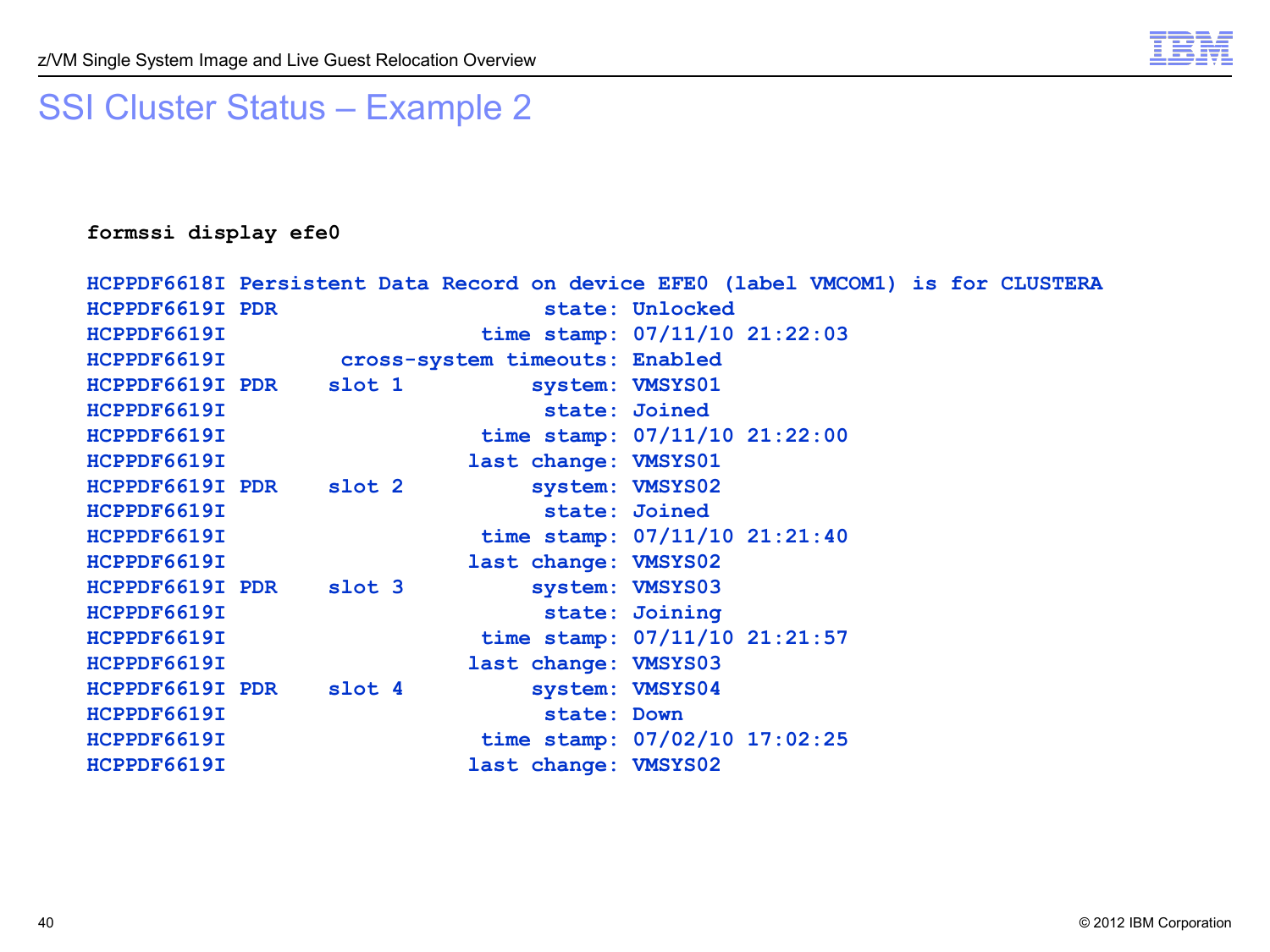

#### **Summary**

- An SSI cluster gives you
	- Workload balancing (move work to system resources)
	- Maintenance on your schedule (not the application owner)
	- Easier operation and management of multiple z/VM images
- Allow sufficient time to plan for an SSI cluster
	- Migration from current environment
	- Configuration
	- Sharing resources and data
- Plan for extra
	- CPU capacity
	- Memory
	- CTC connections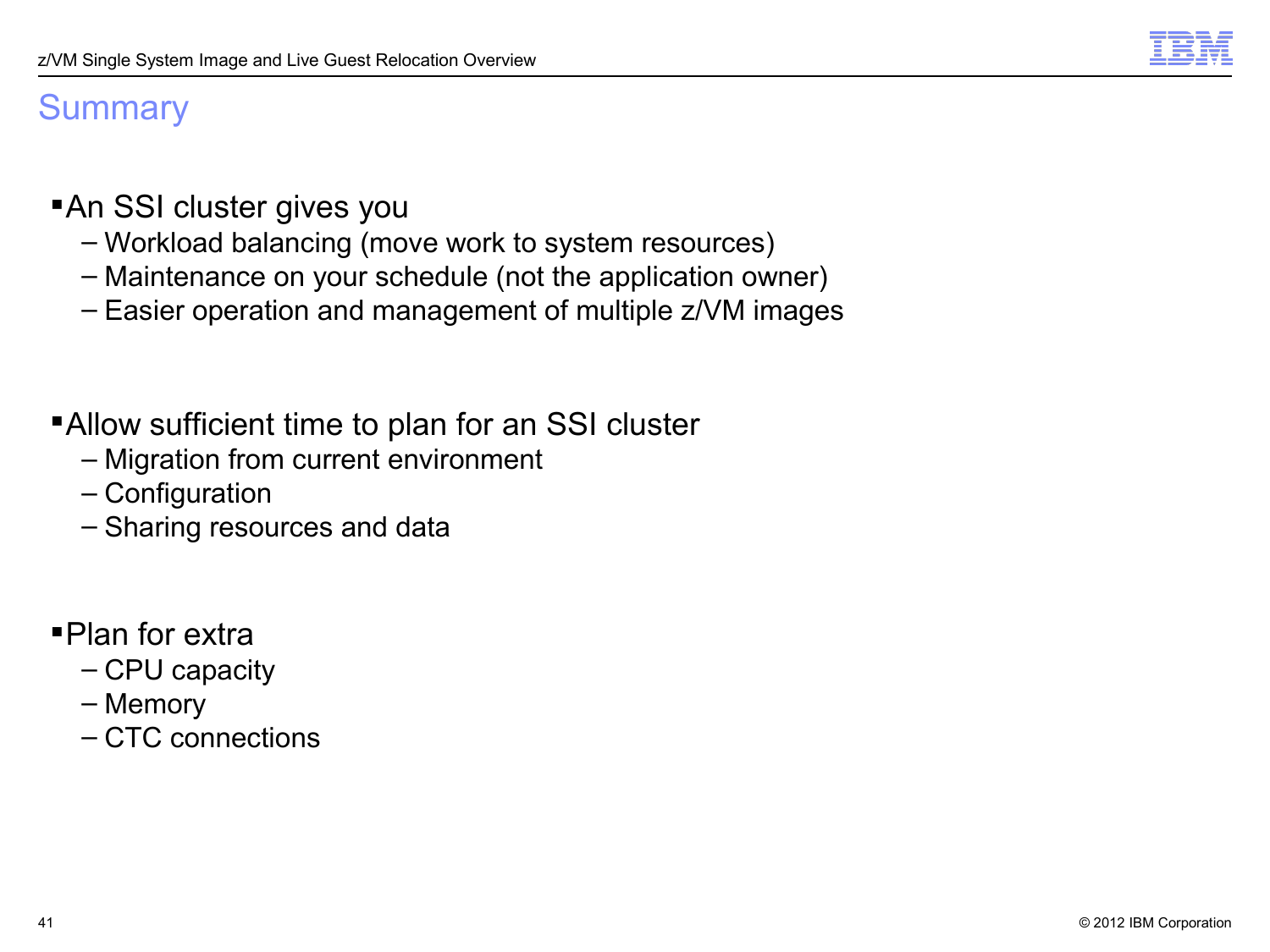

#### More Information

z/VM 6.2 resources **[http://www.vm.ib](http://www.vm.ib/)[m.com/zvm620/](http://www.vm.ibm.com/zvm620/)**

z/VM Single System Image Overview **<http://www.vm.ibm.com/ssi/>**

Redbook – An Introduction to z/VM SSI and LGR **<http://publib-b.boulder.ibm.com/redpieces/abstracts/sg248006.html?Open>**